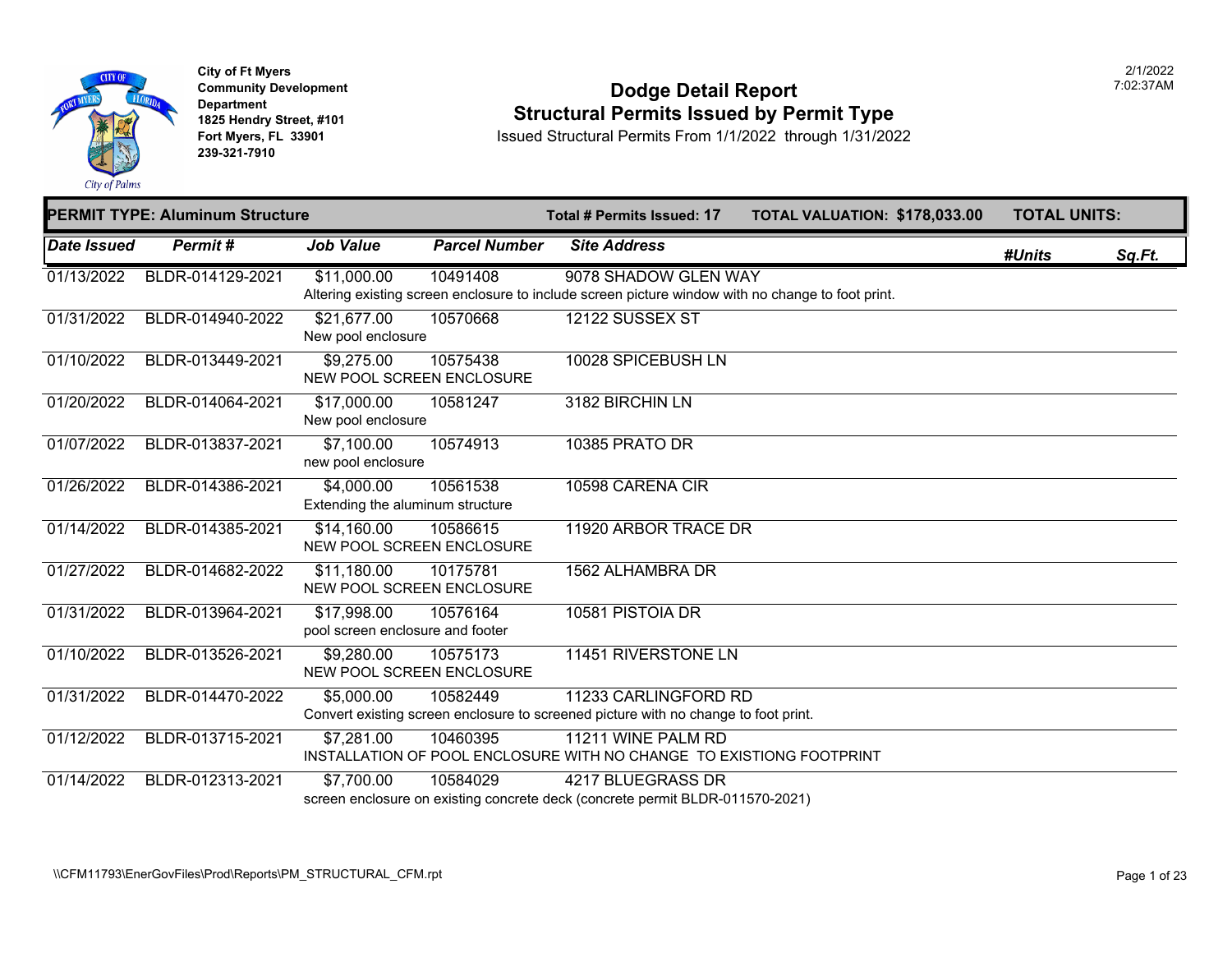

### **Community Development Dodge Detail Report** 7:02:41AM **1825 Hendry Street, #101**<br>1825 Hendry Street, #101 **Structural Permits Issued by Permit Type**<br>1/1/2022 through 1/31/2022

| 01/14/2022 | BLDR-014321-2021 | \$12,300.00                     | 10532380                                              | 11187 SAND PINE CT  |
|------------|------------------|---------------------------------|-------------------------------------------------------|---------------------|
|            |                  | NEW POOL SCREEN ENCLOSURE       |                                                       |                     |
| 01/28/2022 | BLDR-014750-2022 | \$9.000.00                      | 10554998                                              | 12840 NEW MARKET ST |
|            |                  |                                 | New Footer for Paver Patio, and new Screen Enclosure. |                     |
| 01/14/2022 | BLDR-013667-2021 | \$11.037.00                     | 10176542                                              | 1421 MARAVILLA AVE  |
|            |                  | composite roof screen enclosure |                                                       |                     |
| 01/26/2022 | BLDR-014692-2022 | \$3,045.00                      | 10564440                                              | 10475 SOLARO ST     |
|            |                  | Install Pool Screen Enclosure   |                                                       |                     |

|             | <b>PERMIT TYPE: Aluminum Structure w/ Slab Addition</b> |                                                     |                                                         | Total # Permits Issued: 4                                                      | <b>TOTAL VALUATION: \$58,685.00</b> | <b>TOTAL UNITS:</b> |        |
|-------------|---------------------------------------------------------|-----------------------------------------------------|---------------------------------------------------------|--------------------------------------------------------------------------------|-------------------------------------|---------------------|--------|
| Date Issued | Permit#                                                 | <b>Job Value</b>                                    | <b>Parcel Number</b>                                    | <b>Site Address</b>                                                            |                                     | #Units              | Sq.Ft. |
| 01/21/2022  | BLDR-013558-2021                                        | \$9,825.00                                          | 10576329<br>FOOTER, DECK EXTENSION, SCREEN ENCLOSURE    | 4386 DUTCHESS PARK RD                                                          |                                     |                     |        |
| 01/20/2022  | BLDR-014249-2021                                        | \$18,000.00                                         | 10581139<br>New continous footer with screen enclosure. | 3012 ROYAL GARDENS AVE                                                         |                                     |                     |        |
| 01/21/2022  | BLDR-013592-2021                                        | \$8,000.00<br>Installation of footers and pool cage | 10183866                                                | 1322 CALOOSA VISTA RD                                                          |                                     |                     |        |
| 01/26/2022  | BLDR-013843-2021                                        | \$22,860.00                                         | 10176566                                                | 1536 ROSADA WAY<br>Composite Roof and Lanai Enclosure with Concrete and Footer |                                     |                     |        |

| <b>PERMIT TYPE: Awning</b> |                  |                                               |                      | Total # Permits Issued: 2          | <b>TOTAL VALUATION: \$11,800.00</b>                                                                                                     | <b>TOTAL UNITS:</b> |               |
|----------------------------|------------------|-----------------------------------------------|----------------------|------------------------------------|-----------------------------------------------------------------------------------------------------------------------------------------|---------------------|---------------|
| <b>Date Issued</b>         | Permit #         | <b>Job Value</b>                              | <b>Parcel Number</b> | <b>Site Address</b>                |                                                                                                                                         | #Units              | <u>Sq.Ft.</u> |
| 01/06/2022                 | BLDC-011917-2021 | \$10,050.00                                   | 10605312             | 3220 DR MARTIN LUTHER KING JR BLVD |                                                                                                                                         |                     |               |
|                            |                  |                                               |                      |                                    | Installing a 4 post hip roof 24' x 40' fabric shade structure to cover the kid's playground area. PLEASE NOTE: Awning is located inside |                     |               |
|                            |                  | fenced compound away from any property lines. |                      |                                    |                                                                                                                                         |                     |               |
| 01/31/2022                 | BLDC-011755-2021 | \$1.750.00                                    | 10162351             | 1415 HENDRY ST                     |                                                                                                                                         |                     |               |
|                            |                  | Install ONE awning on front of building       |                      |                                    |                                                                                                                                         |                     |               |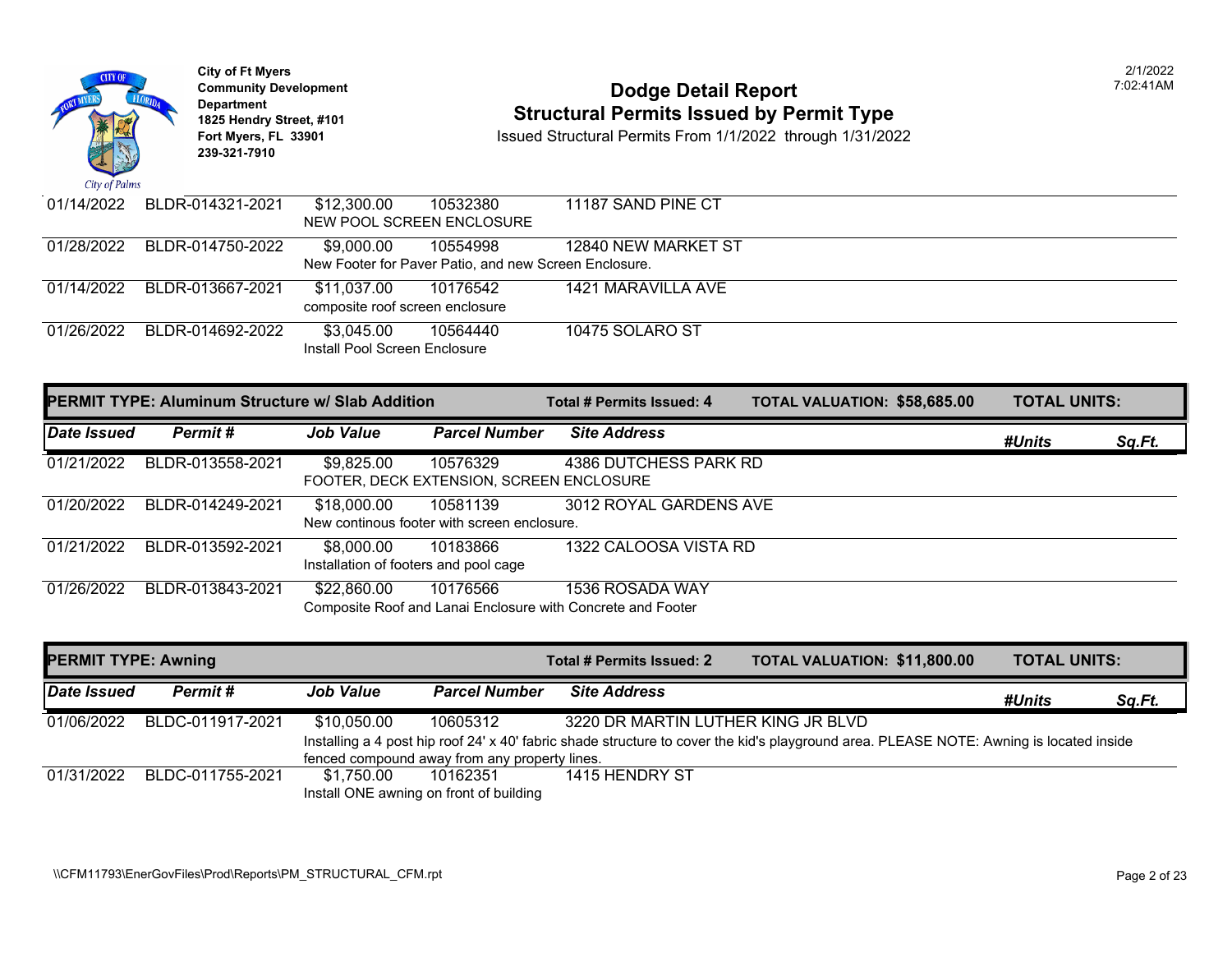

## **Community Development Community Development Dodge Detail Report 1825 Hendry Street, #101** Structural Permits Issued by Permit Type<br>1825 Hendry Street, #101 **Structural Permits Issued Structural Permits From 1/1/2022** through 1/31/202

|             | <b>PERMIT TYPE: Commercial Interior Build Out</b> |                             |               | Total # Permits Issued: 3                                                                                  | <b>TOTAL VALUATION: \$2,621,3</b> |  |
|-------------|---------------------------------------------------|-----------------------------|---------------|------------------------------------------------------------------------------------------------------------|-----------------------------------|--|
| Date Issued | Permit #                                          | <b>Job Value</b>            | Parcel Number | <b>Site Address</b>                                                                                        |                                   |  |
| 01/12/2022  | BLDC-011202-2021                                  | \$119,655.00                | 10185019      | 4380 CLEVELAND AVE #120                                                                                    |                                   |  |
|             |                                                   |                             |               | Interior build out for new restaurant. Build new bathroom, kitchen and dining room. Install cooking equipm |                                   |  |
|             |                                                   |                             |               | units and run new HVAC duct. Install new grease trap, run new gas line for cooking equipment.              |                                   |  |
| 01/14/2022  | BLDC-010529-2021                                  | 1,500,000.00                | 10162392      | 2201 SECOND ST                                                                                             |                                   |  |
|             |                                                   |                             |               | Tenant Improvement of Lee County Library Administration Offices                                            |                                   |  |
| 01/26/2022  | BLDC-012096-2021                                  | 1,001,700.00                | 10186387      | 4650 S CLEVELAND AVE #16                                                                                   |                                   |  |
|             |                                                   | interior build out unit #16 |               |                                                                                                            |                                   |  |

|             | <b>PERMIT TYPE: Commercial New Construction</b> |                                                         |                      | Total # Permits Issued: 3                                                                                    | <b>TOTAL VALUATION: \$705,00</b> |  |
|-------------|-------------------------------------------------|---------------------------------------------------------|----------------------|--------------------------------------------------------------------------------------------------------------|----------------------------------|--|
| Date Issued | Permit #                                        | <b>Job Value</b>                                        | <b>Parcel Number</b> | <b>Site Address</b>                                                                                          |                                  |  |
| 01/09/2022  | BLDC-012113-2021                                | \$650,000.00                                            | 10173491             | 2658 SOUTH ST                                                                                                |                                  |  |
|             |                                                 |                                                         |                      | New 3698sf office building, single story, CBS with steel roof structure                                      |                                  |  |
| 01/24/2022  | BLDC-006657-2021                                | \$25.000.00                                             | 10256213             | 12129 GRAND JARDIN DR                                                                                        |                                  |  |
|             |                                                 | carwash/maintenance                                     |                      |                                                                                                              |                                  |  |
|             |                                                 |                                                         |                      | Multiple apps to include 10 residential structures (312 total dwelling units), trash enclosure, car wash and |                                  |  |
|             |                                                 | structures for the Town Plantation South MF development |                      |                                                                                                              |                                  |  |
| 01/10/2022  | BLDC-011219-2021                                | \$30,000.00                                             | 10522431             | 3261 CARGO ST                                                                                                |                                  |  |
|             |                                                 |                                                         |                      | Construction of Ready Mix Concrete Batch Plant, Site Improvements & Ancillary Facilities                     |                                  |  |

| <b>PERMIT TYPE: Commercial Renovation</b> |                  |                  |                                                 | <b>Total # Permits Issued: 15</b> | <b>TOTAL VALUATION: \$3,211,6</b> |
|-------------------------------------------|------------------|------------------|-------------------------------------------------|-----------------------------------|-----------------------------------|
| Date Issued                               | Permit#          | <b>Job Value</b> | <b>Parcel Number</b>                            | <b>Site Address</b>               |                                   |
| 01/10/2022                                | BLDC-012169-2021 | \$425.000.00     | 10585038                                        | 10571 VENETO DR                   |                                   |
|                                           |                  |                  | Renovation of interior new restrooms and office |                                   |                                   |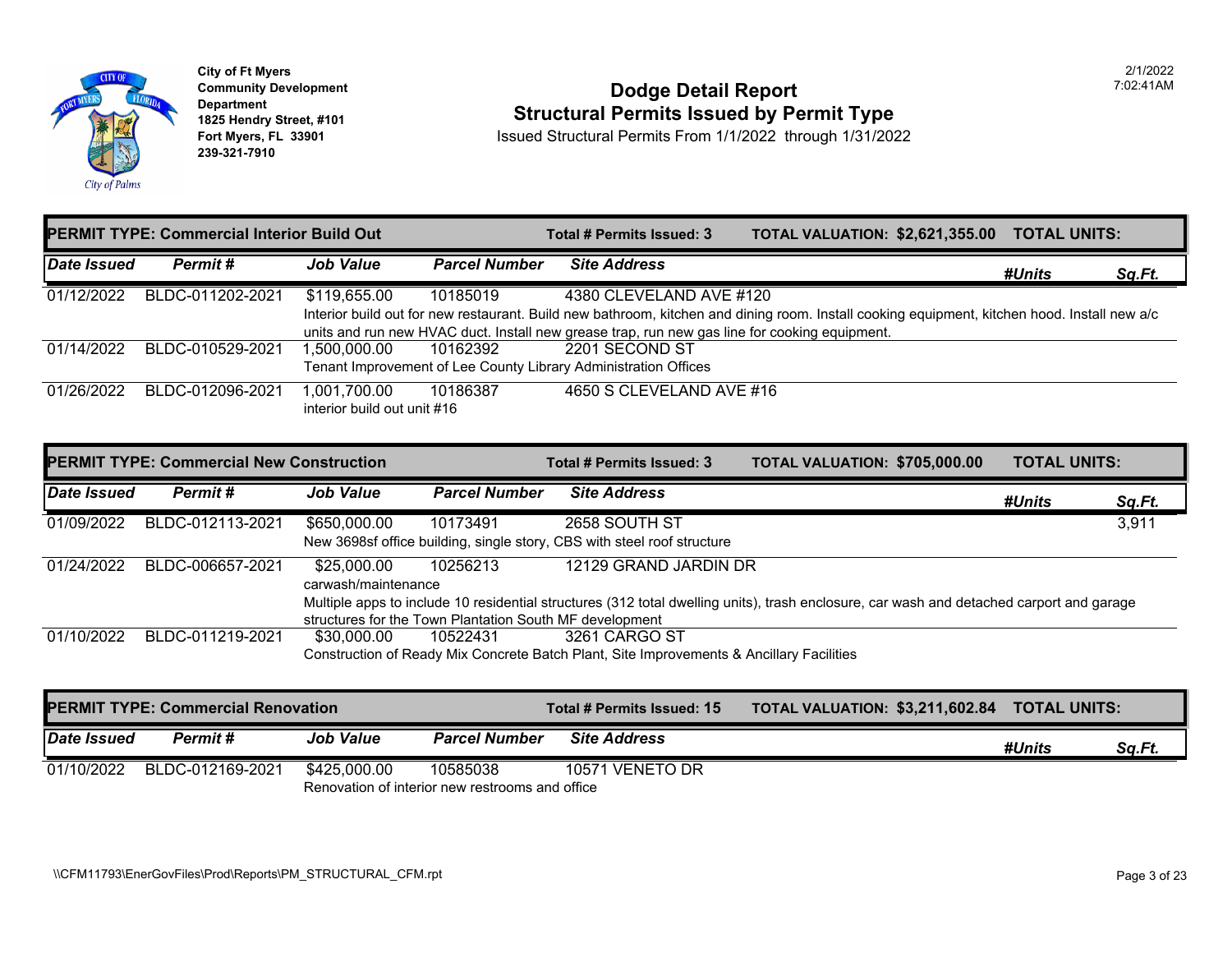| City of Palms | <b>City of Ft Myers</b><br><b>Community Development</b><br><b>Department</b><br>1825 Hendry Street, #101<br>Fort Myers, FL 33901<br>239-321-7910 | <b>Dodge Detail Report</b><br><b>Structural Permits Issued by Permit Type</b><br>Issued Structural Permits From 1/1/2022 through 1/31/2022                                                                                                                                                                                    |
|---------------|--------------------------------------------------------------------------------------------------------------------------------------------------|-------------------------------------------------------------------------------------------------------------------------------------------------------------------------------------------------------------------------------------------------------------------------------------------------------------------------------|
| 01/12/2022    | BLDC-013901-2021                                                                                                                                 | \$3,880.00<br>10253832<br>3696 DR MARTIN LUTHER KING JR BLVD<br>Convert existing day care facility into a wholesale supply outlet. Remove several interior non-bearing wa<br>transfer grill, existing kitchen shall be removed. Existing exit emergency light shall be relocated. Existing<br>shall be capped and adbandoned. |
| 01/24/2022    | BLDC-014508-2022                                                                                                                                 | 2267 FIRST ST<br>\$30,000.00<br>10162351<br>REMOVE/REPLACE EXISTING CANOPY PLASTER SOFFIT WITH NEW PVC BEADBOARD, REMOVE<br>LED RECESSED CAN LIGHTS. ASSESS EXISTING FRAMING ONCE EXPOSED AND REPAIR AS NE                                                                                                                    |
| 01/03/2022    | BLDC-013642-2021                                                                                                                                 | \$301,000.00<br>10255504<br>2960 COLONIAL BLVD<br>Remove vinyl siding. Remove Gypsum board sheathing. Install OSB sheathing. Install cementitious sidin<br>BLDC-003231-2021 which expired w/hold comments"                                                                                                                    |
| 01/10/2022    | BLDC-010696-2021                                                                                                                                 | 10585037<br>10561 VENETO DR<br>\$575,000.00<br>Remodeling and Renovations to Administration Offices, Card Room, Spa Room                                                                                                                                                                                                      |
| 01/10/2022    | BLDC-010093-2021                                                                                                                                 | \$20,000.00<br>10245071<br>1035 TERRY ST<br>Remove storefront glass and install block with transom window and storefront door.                                                                                                                                                                                                |
| 01/11/2022    | BLDC-014027-2021                                                                                                                                 | \$400,000.00<br>10185801<br>4480 FOWLER ST #130<br><b>Interior Remodel</b>                                                                                                                                                                                                                                                    |
| 01/04/2022    | BLDC-013682-2021                                                                                                                                 | 10173060<br>2072 HENDRY ST<br>\$20,000.00<br>Remove old kitchen equipment, add one wall to divide units.                                                                                                                                                                                                                      |
| 01/18/2022    | BLDC-013442-2021                                                                                                                                 | 10185831<br>4035 EVANS AVE<br>\$675,000.00<br>Interior renovations including paint, flooring, ceilings, LED lighting, auto door operators, cabinetry and mil                                                                                                                                                                  |
| 01/06/2022    | BLDC-013519-2021                                                                                                                                 | \$50,000.00<br>10555274<br>2675 WINKLER AVE #450<br>Reconfigure interior office layout                                                                                                                                                                                                                                        |
| 01/05/2022    | BLDC-014043-2021                                                                                                                                 | 10162306<br>1922 EVANS AVE<br>\$2,000.00<br>Minor repairs to exterior wall due to vehicle running into building. Repair consists of replacing 30 masonr<br>structural                                                                                                                                                         |
| 01/18/2022    | BLDC-012122-2021                                                                                                                                 | 3701 WINKLER AVE<br>10254611<br>\$428,122.84<br>Interior renovations of the clubhouse                                                                                                                                                                                                                                         |
| 01/10/2022    | BLDC-010775-2021                                                                                                                                 | \$250,000.00<br>10585037<br>10591 VENETO DR<br>Interior Renovation for adding Restrooms and Showers to existing building                                                                                                                                                                                                      |
| 01/10/2022    | BLDC-010091-2021                                                                                                                                 | 10184654<br>1915 JEFFERSON AVE<br>\$16,600.00<br>Removal of existing sliders and installation of block with transom window and storefront door.                                                                                                                                                                               |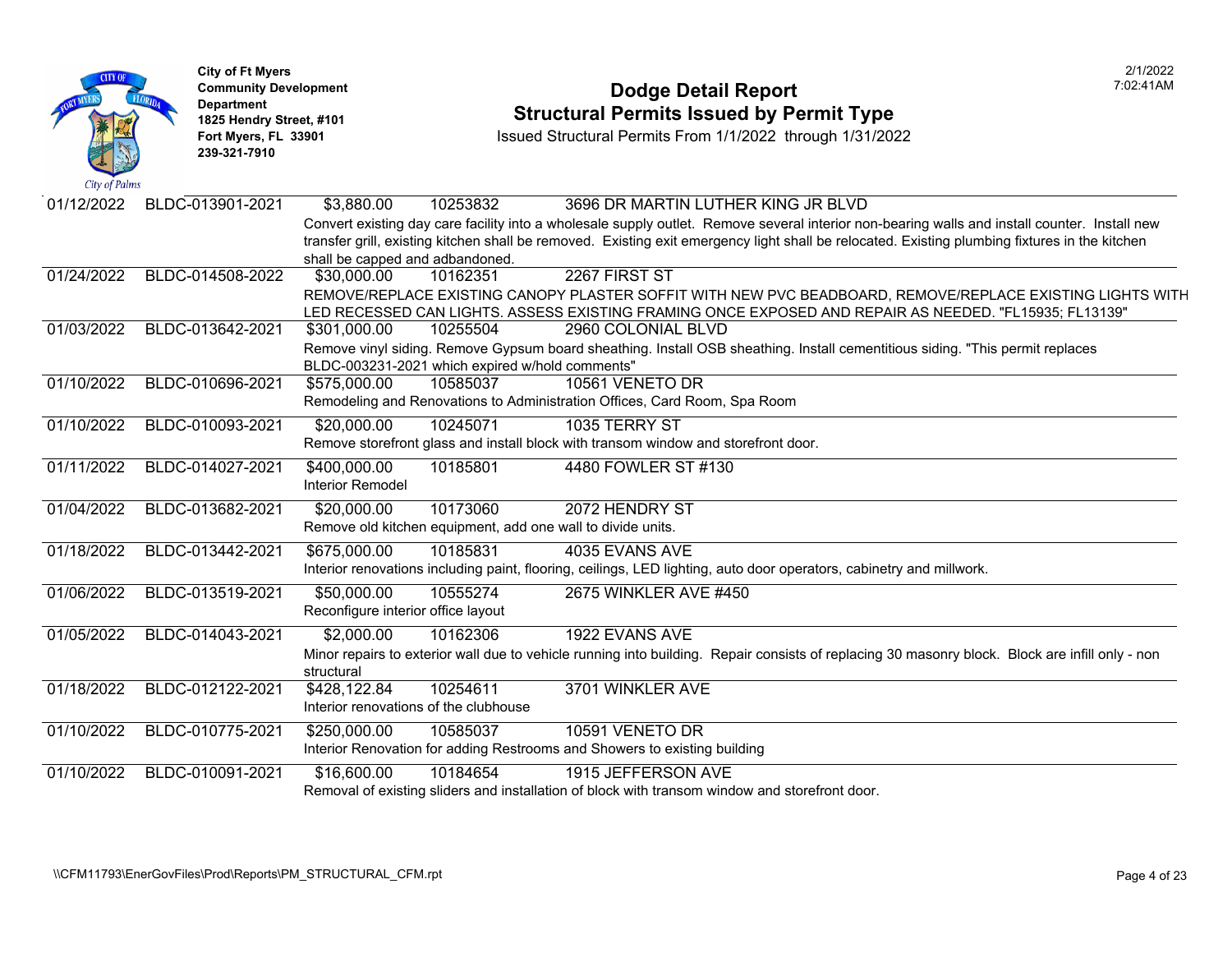

#### **Community Development Community Development Community Development 1825 Hendry Street, #101 1825 Hendry Street, #101 1825 Hendry Street, #101 Structural Permits Issued by Permit Type**<br>**1825 Fort Myers, FL 33901 18301 18301 18302** Issued Structural Permits From 1/1/2022 throug

**Fort Myers, FL 33901** Issued Structural Permits From 1/1/2022 through 1/31/2022

01/26/2022 BLDC-012386-2021 \$15,000.00 10186102 2320 COLONIAL BLVD Interior remodel, egress path unchanged, all works is interior

|             | <b>PERMIT TYPE: Concrete Slab</b> |                                               |                                                             | Total # Permits Issued: 4 | <b>TOTAL VALUATION: \$1,210,4</b>                                                              |
|-------------|-----------------------------------|-----------------------------------------------|-------------------------------------------------------------|---------------------------|------------------------------------------------------------------------------------------------|
| Date Issued | Permit#                           | <b>Job Value</b>                              | <b>Parcel Number</b>                                        | <b>Site Address</b>       |                                                                                                |
| 01/24/2022  | BLDR-013831-2021                  | \$8,000.00                                    | 10569356<br>install paver deck lanai extension with footers | 11344 PASEO DR            |                                                                                                |
| 01/03/2022  | BLDR-014411-2022                  | \$2,499.00<br>Concrete repair TRD-012670-2021 | 10176320                                                    | 1874 MORENO AVE           |                                                                                                |
| 01/20/2022  | BLDM-014494-2022                  | \$700,000.00                                  | 10605094                                                    | 2480 FIRST ST             | Foundation ONLY "Threshold Building" (Multi-family Foundation) ((PRIVATE PROVIDER- INSPECTIONS |
| 01/14/2022  | BLDM-014373-2021                  | \$500,000.00                                  | 10605094                                                    | 2480 FIRST ST             | Foundation ONLY "Threshold Building" (Garage Foundation) ((PRIVATE PROVIDER- INSPECTIONS O     |

|             | <b>PERMIT TYPE: Demolition - Entire Structure</b> |                  |                                                      | Total # Permits Issued: 4                                                           | <b>TOTAL VALUATION: \$19,950</b> |  |
|-------------|---------------------------------------------------|------------------|------------------------------------------------------|-------------------------------------------------------------------------------------|----------------------------------|--|
| Date Issued | Permit#                                           | <b>Job Value</b> | <b>Parcel Number</b>                                 | <b>Site Address</b>                                                                 |                                  |  |
| 01/03/2022  | BLDR-013202-2021                                  | \$100.00         | 10249970<br>DEMOLITION OF OLD SHED ON PROPERTY       | 340 LOUISE AVE                                                                      |                                  |  |
| 01/13/2022  | BLD2019-01741                                     | \$10,000.00      | 10176172<br>City of Fort Myers to demo Coronado Park | 1900 CORONADO RD                                                                    |                                  |  |
| 01/10/2022  | BLDC-014145-2021                                  | \$4,650.00       | 10172844                                             | 2756 MCGREGOR BLVD<br>Demolish and haul away entire +/- 452 square foot wooden deck |                                  |  |
| 01/04/2022  | BLDM-014259-2021                                  | \$5,200.00       | 10245120<br>Complete demolition on block building.   | 3349 E RIVERSIDE DR                                                                 |                                  |  |

PERMIT TYPE: Demolition - Interior Demo **The Community of the Contract # Permits Issued: 2** TOTAL VALUATION: \$9,000.00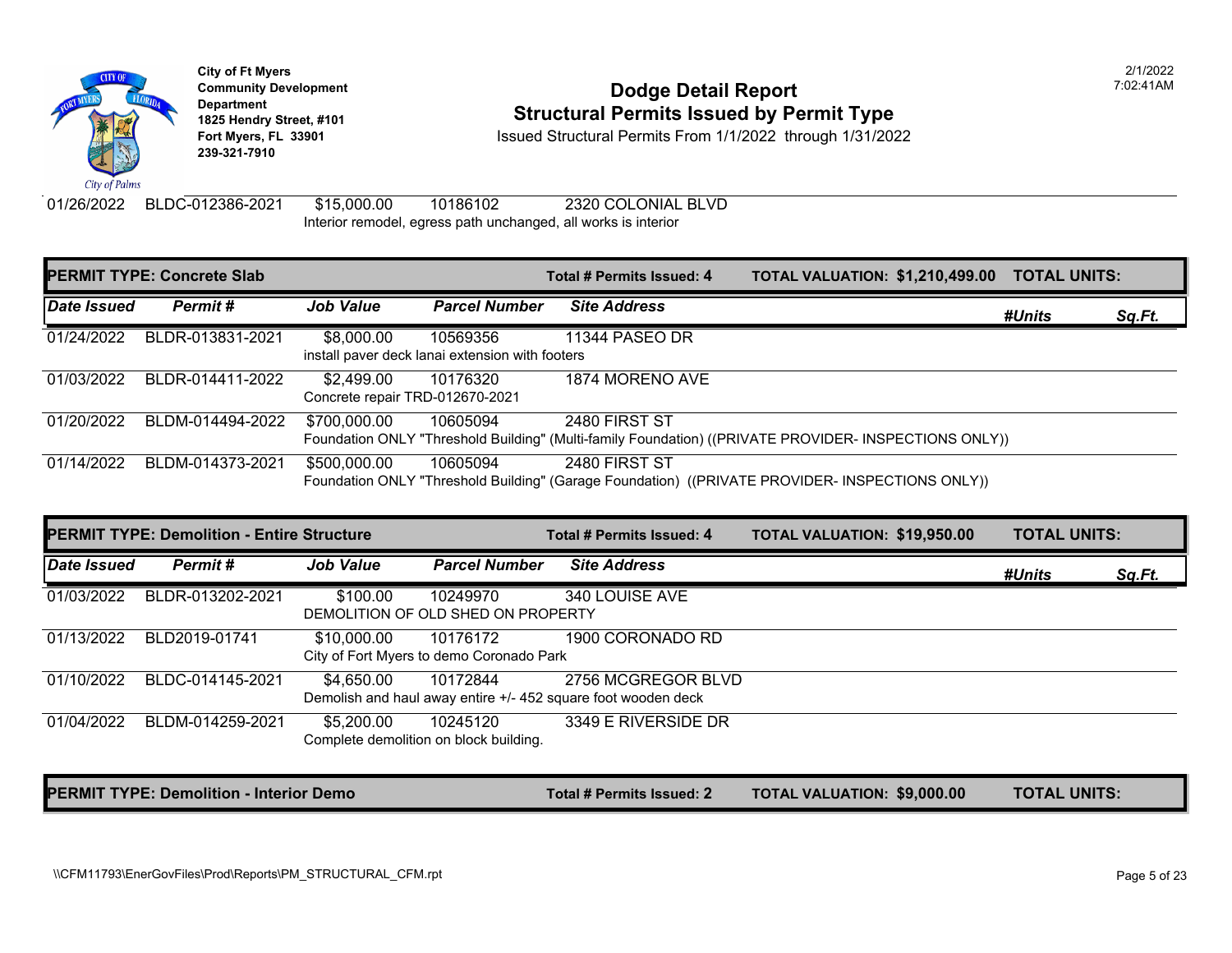

### **Community Development Community Development Dodge Detail Report 1825 Hendry Street, #101 1825 Hendry Street, #101 1825 Hendry Street, #101 Structural Permits Issued by Permit Type**<br>**1825 Fort Myers, FL 33901 18301 ISSued Structural Permits From 1/1/2022** through 1/31/202

| Date Issued | Permit #         | <b>Job Value</b> | <b>Parcel Number</b>                                          | <b>Site Address</b>                                                                                             |
|-------------|------------------|------------------|---------------------------------------------------------------|-----------------------------------------------------------------------------------------------------------------|
| 01/20/2022  | BLDC-009139-2021 | \$2,500.00       | 10250683<br>opening wall between 2 units to make store bigger | 3645 DR MARTIN LUTHER KING JR BLVD                                                                              |
| 01/31/2022  | BLDC-010847-2021 | \$6,500.00       | 10185668                                                      | 2711 PARK WINDSOR DR #302<br>Demolition of un-permitted work including framing and ceiling. ""COD-003290-2021"" |

|             | <b>PERMIT TYPE: Demolition - Minor/Selective (Eng. Report)</b> |                  |                      | Total # Permits Issued: 2                                                                                    | <b>TOTAL VALUATION: \$8,000.0</b> |  |
|-------------|----------------------------------------------------------------|------------------|----------------------|--------------------------------------------------------------------------------------------------------------|-----------------------------------|--|
| Date Issued | <b>Permit #</b>                                                | <b>Job Value</b> | <b>Parcel Number</b> | <b>Site Address</b>                                                                                          |                                   |  |
| 01/21/2022  | BLDM-015054-2022                                               | \$5,000.00       | 10600881             | 3040 OASIS GRAND BLVD #201<br>Open Trash Chute block wall on floors 2,3, & 4 intially. Repair Chute repaired |                                   |  |
| 01/14/2022  | BLDM-014780-2022                                               | \$3.000.00       | 10185390             | 3734 CENTRAL AVE<br>Select Demo to determine the damage from the car (Units 145 & 147)                       |                                   |  |

| <b>PERMIT TYPE: Duplex - New</b> |                             |              |                                                 | Total # Permits Issued: 1 | <b>TOTAL VALUATION: \$404,05</b> |
|----------------------------------|-----------------------------|--------------|-------------------------------------------------|---------------------------|----------------------------------|
| Date Issued                      | <b>Job Value</b><br>Permit# |              | <b>Parcel Number</b>                            | <b>Site Address</b>       |                                  |
| 01/04/2022                       | BLDR-013355-2021            | \$404,058.00 | 10253110                                        | 2916 LINCOLN BLVD         |                                  |
|                                  |                             |              | New construction of a duplex/multi family home. |                           |                                  |

|             | <b>PERMIT TYPE: Fence/Wall/Dump Enclosure</b> |                                | Total # Permits Issued: 28 | <b>TOTAL VALUATION: \$277,85</b> |                                                                                                        |
|-------------|-----------------------------------------------|--------------------------------|----------------------------|----------------------------------|--------------------------------------------------------------------------------------------------------|
| Date Issued | Permit #                                      | <b>Job Value</b>               | <b>Parcel Number</b>       | <b>Site Address</b>              |                                                                                                        |
| 01/24/2022  | BLDR-009291-2021                              | \$10,192.50                    | 10175675                   | 1365 ALCAZAR AVE                 |                                                                                                        |
|             |                                               | 4' Aluminum Fence installation |                            |                                  |                                                                                                        |
|             |                                               | 270' total with 2 gates        |                            |                                  |                                                                                                        |
| 01/27/2022  | BLDR-014251-2021                              | \$10.650.00                    | 10176035                   | 1624 HANSON ST                   |                                                                                                        |
|             |                                               |                                |                            |                                  | install 251' Of 5' High Aluminum Fence and 2 5' wide x 4' high aluminum pedestrian gates. Remove old c |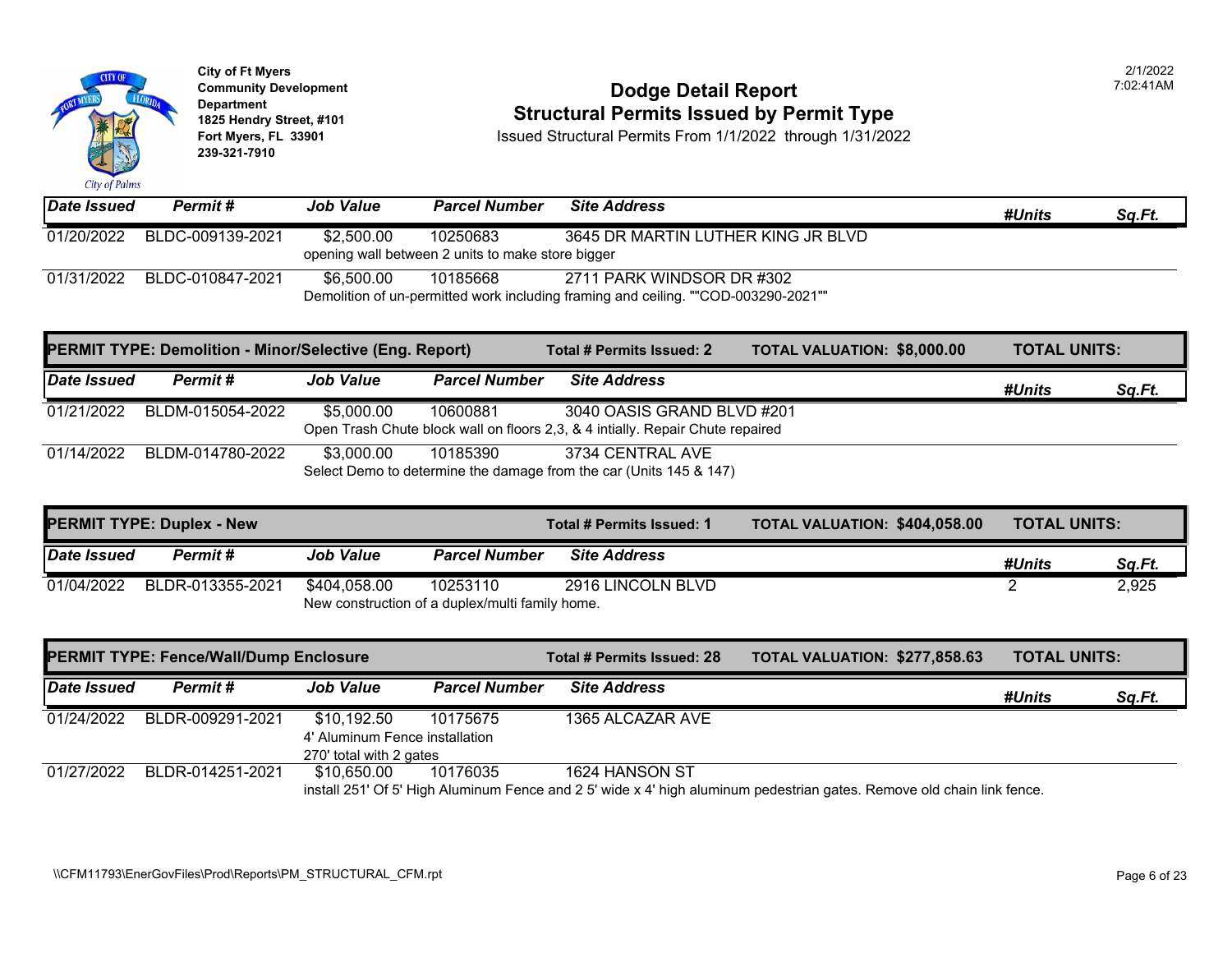|                             | <b>City of Ft Myers</b><br><b>Community Development</b><br><b>Department</b><br>1825 Hendry Street, #101<br>Fort Myers, FL 33901<br>239-321-7910 |                                                                                                        | <b>Dodge Detail Report</b><br><b>Structural Permits Issued by Permit Type</b><br>Issued Structural Permits From 1/1/2022 through 1/31/2022 |
|-----------------------------|--------------------------------------------------------------------------------------------------------------------------------------------------|--------------------------------------------------------------------------------------------------------|--------------------------------------------------------------------------------------------------------------------------------------------|
| City of Palms<br>01/31/2022 | BLDR-014648-2022                                                                                                                                 | \$1,500.00<br>10453730                                                                                 | 3217 WILLIN ST                                                                                                                             |
|                             |                                                                                                                                                  | Install 78' of 72" gal chain link fence no gates                                                       |                                                                                                                                            |
| 01/18/2022                  | BLDR-014455-2022                                                                                                                                 | 10176771<br>\$5,828.50<br>Install 237' of 6ft high wood with 1 4ft wide gate and 1 5ft wide gate       | 1521 GRACE AVE                                                                                                                             |
| 01/20/2022                  | BLDR-014623-2022                                                                                                                                 | 10175773<br>\$2,050.00<br>Install 28If of 4'H vinyl picket fence with 1 gate.                          | 1452 ALHAMBRA DR                                                                                                                           |
| 01/31/2022                  | BLDR-010772-2021                                                                                                                                 | \$3,300.00<br>10246254<br>Install fence in backyard                                                    | 4072 MADISON AVE                                                                                                                           |
| 01/31/2022                  | BLDR-013683-2021                                                                                                                                 | \$3,465.00<br>10581246<br>ALUMINUM YARD FENCE                                                          | 3186 BIRCHIN LN                                                                                                                            |
| 01/04/2022                  | BLDR-012834-2021                                                                                                                                 | \$6,000.00<br>10183683<br>Construct 12-tall 40-ft long Tennis Hitting Wall.                            | 1302 JAMBALANA LN                                                                                                                          |
| 01/27/2022                  | BLDR-013368-2021                                                                                                                                 | \$7,531.81<br>10184564                                                                                 | <b>1875 WINKLER AVE</b><br>6' coating galvanied metal fence with 2 gates and 4' aluminum picket with 1 gate                                |
| 01/20/2022                  | BLDR-014097-2021                                                                                                                                 | 10576255<br>\$6,077.75<br>Install 161ft of 4ft high black aluminum 2 rail fence with 2 5ft wide gates. | 3206 BIRCHIN LN                                                                                                                            |
| 01/18/2022                  | BLDR-014493-2022                                                                                                                                 | \$3,171.00<br>10251395                                                                                 | 3506 DALE ST<br>84' OF 6' HIGH ALUMINUM PICKET FENCE WITH ONE 16' WIDE GATE                                                                |
| 01/05/2022                  | BLDR-014072-2021                                                                                                                                 | \$7,500.00<br>10176000                                                                                 | 2953 NELSON ST<br>6Ft tall PVC fence on the side of house and rear, and 6ft wood fence on front side.                                      |
| 01/20/2022                  | BLDR-013512-2021                                                                                                                                 | \$5,410.42<br>10251494<br>Chainlink and aluminum fence.                                                | 1767 STARNES AVE                                                                                                                           |
| 01/28/2022                  | BLDR-014758-2022                                                                                                                                 | \$8,323.00<br>10567695                                                                                 | 11529 STONECREEK CIR<br>INSTALL 161 LF OF 4' H ALUMINUM OPEN PICKET FENCE WITH 2 GATES                                                     |
| 01/28/2022                  | BLDR-014159-2021                                                                                                                                 | \$2,000.00<br>10184608<br>6' wood board on board with 1 gate                                           | 3959 MAXINE ST                                                                                                                             |
| 01/24/2022                  | BLDR-005376-2021                                                                                                                                 | \$4,000.00<br>10246538<br>Fencing property                                                             | 1106 ROSE AVE                                                                                                                              |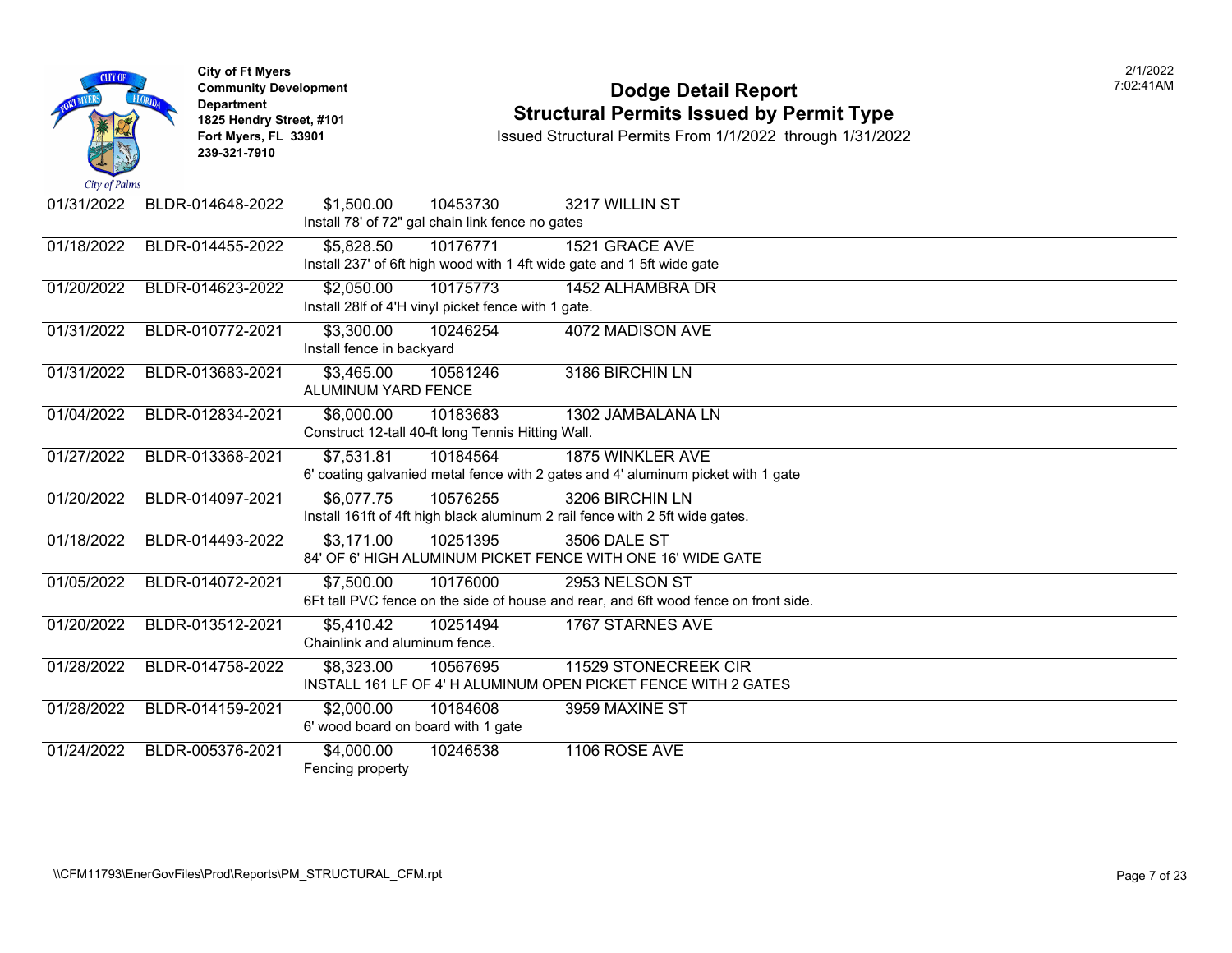

## **Community Development Dodge Detail Report** 7:02:41AM **1825 Hendry Street, #101**<br>1825 Hendry Street, #101 **Structural Permits Issued by Permit Type**<br>1/1/2022 through 1/31/2022

| <b>Date Issued</b> | <b>Permit#</b>                                    | <b>Job Value</b>                            | <b>Parcel Number</b>                                                  | <b>Site Address</b>                                                                              |                                                                                                                                              | #Units              | Sq.Ft. |
|--------------------|---------------------------------------------------|---------------------------------------------|-----------------------------------------------------------------------|--------------------------------------------------------------------------------------------------|----------------------------------------------------------------------------------------------------------------------------------------------|---------------------|--------|
|                    | <b>PERMIT TYPE: Garage Door Replacement (OTC)</b> |                                             |                                                                       | <b>Total # Permits Issued: 1</b>                                                                 | <b>TOTAL VALUATION: \$2,150.00</b>                                                                                                           | <b>TOTAL UNITS:</b> |        |
|                    |                                                   |                                             |                                                                       |                                                                                                  |                                                                                                                                              |                     |        |
|                    |                                                   |                                             |                                                                       | Install 1200ft of 6ft high galvanized commercial fence with 8 6' X 20' Roll gates.               |                                                                                                                                              |                     |        |
| 01/12/2022         | BLDC-012541-2021                                  | \$32,332.40                                 | Install 12LF of 8'H vinyl privacy fence with (1) 6'H gate<br>10522431 | 3261 CARGO ST                                                                                    |                                                                                                                                              |                     |        |
| 01/03/2022         | BLDC-011433-2021                                  | \$2,235.00                                  | 10176378                                                              | 3364 CLEVELAND AVE                                                                               |                                                                                                                                              |                     |        |
|                    |                                                   |                                             |                                                                       | Install 138 LF of 8' H black vinyl coated chainlink fence with 1 gate.                           |                                                                                                                                              |                     |        |
| 01/05/2022         | BLDC-013514-2021                                  | \$8,390.00                                  | 10162370                                                              | 2500 EDWARDS DR                                                                                  |                                                                                                                                              |                     |        |
|                    |                                                   |                                             | Install 340 LF of 6' H Temp fence w/ screen.                          |                                                                                                  |                                                                                                                                              |                     |        |
| 01/18/2022         | BLDC-012803-2021                                  | \$6,950.00                                  | 10186301                                                              | 4701 SUMMERLIN RD                                                                                |                                                                                                                                              |                     |        |
|                    |                                                   |                                             |                                                                       | Install 151LF of 6' H galvanized chain link fence with 1 gate including 3 strand barb wire @ top |                                                                                                                                              |                     |        |
| 01/13/2022         | BLDC-013438-2021                                  | Temporary construction fence.<br>\$5,161.00 | 10196123                                                              | 1840 BOY SCOUT DR                                                                                |                                                                                                                                              |                     |        |
| 01/27/2022         | BLDC-014313-2021                                  | \$8,800.00                                  | 10245071                                                              | 3405 MARION ST                                                                                   |                                                                                                                                              |                     |        |
|                    |                                                   |                                             |                                                                       | 8'H BLK CHAIN LINK FENCE FOR PERIMETER & 8'H X 24'W SLIDE GATE IN ALUMINUM                       |                                                                                                                                              |                     |        |
| 01/13/2022         | BLDC-014306-2021                                  | \$38,700.00                                 | 10545368                                                              | 12019 TREELINE AVE                                                                               |                                                                                                                                              |                     |        |
|                    |                                                   |                                             |                                                                       | security and fence is behind landscape per apprvd SITC-009259-2021                               |                                                                                                                                              |                     |        |
| 01/18/2022         | BLDC-014302-2021                                  | \$39,000.00                                 | 10524468                                                              | 3745 IRONBRIDGE BLVD                                                                             | Install 986' of 96" Chain Link + 3 strands barbwire w/ 2- 29' cantilever gates w/ knox locks for fire & 1- 5' pedestrian gate. Fence is for  |                     |        |
|                    |                                                   |                                             |                                                                       | Install 94LF of 6'H galvanized chainlink fence with 4 gates including 3 strand barb wire.        |                                                                                                                                              |                     |        |
| 01/05/2022         | BLDC-013513-2021                                  | \$15,529.00                                 | 10253966                                                              | 4055 EDISON AVE                                                                                  |                                                                                                                                              |                     |        |
|                    |                                                   | <b>Dumpster Enclosure</b>                   |                                                                       |                                                                                                  |                                                                                                                                              |                     |        |
| 01/10/2022         | BLDC-012651-2021                                  | \$25,000.00                                 | 10602681                                                              | 9351 LAREDO AVE                                                                                  |                                                                                                                                              |                     |        |
|                    |                                                   |                                             | wide gates that are self closing, self latching.                      |                                                                                                  | Aluminum fence for pool enclosure, 4' high on all sides on the outside, that extends around the entire perimeter of th pool. (3) 5' aluminum |                     |        |
| 01/12/2022         | BLDR-014622-2022                                  | \$7,361.25                                  | 10183683                                                              | 1302 JAMBALANA LN                                                                                |                                                                                                                                              |                     |        |
|                    |                                                   |                                             |                                                                       | Chain Link fence 90Ft and 4 FT height aluminum picket 25 Lft 4ft height.                         |                                                                                                                                              |                     |        |
| 01/20/2022         | BLDR-014521-2022                                  | \$1,400.00                                  | 10175178                                                              | 2541 HUNTER ST                                                                                   |                                                                                                                                              |                     |        |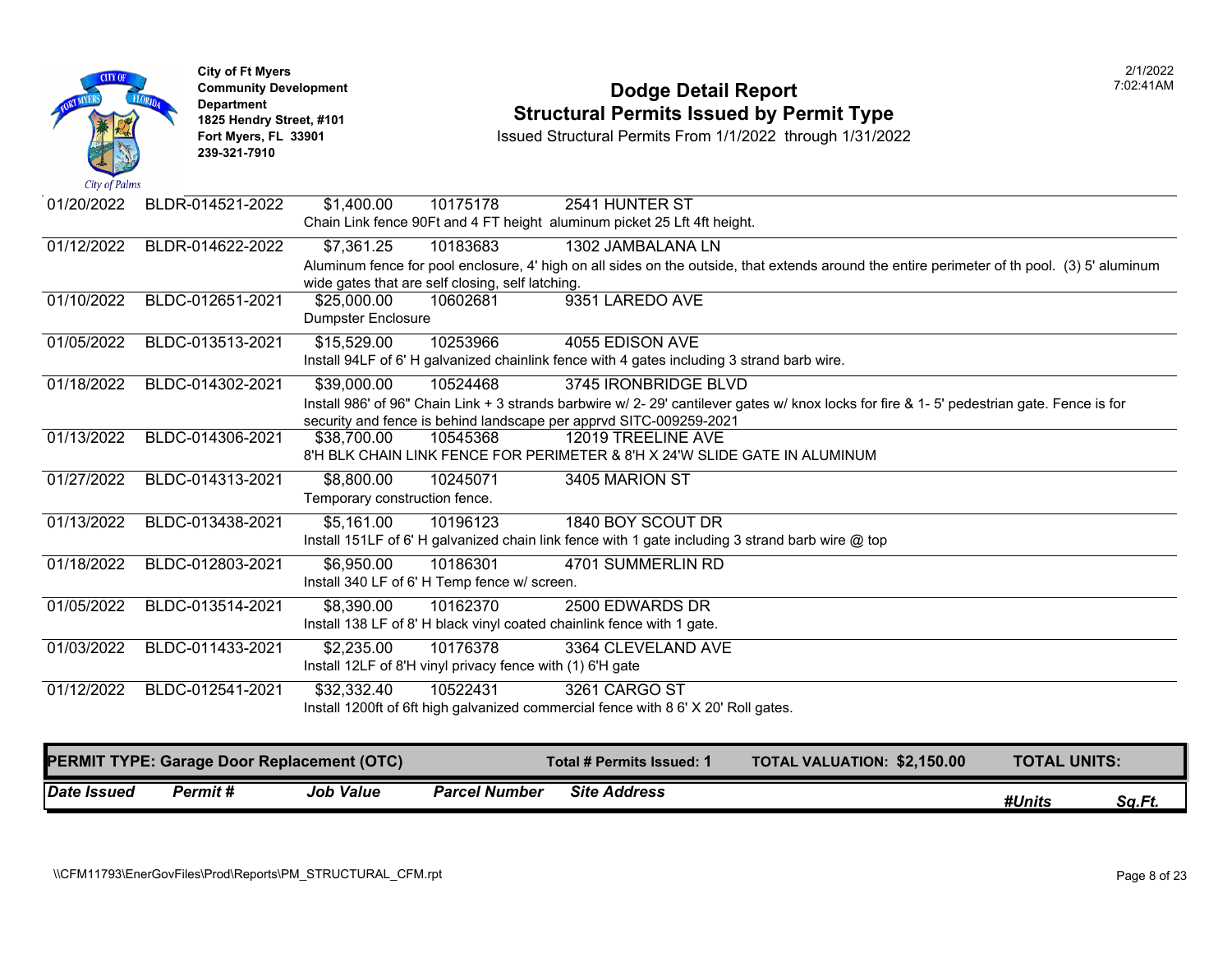

### **Community Development Community Development Community Development 1825 Hendry Street, #101 1825 Hendry Street, #101 1825 Hendry Street, #101 Structural Permits Issued by Permit Type**<br>**1825 Fort Myers, FL 33901 18301 18301 18302** Issued Structural Permits From 1/1/2022 throug

**Fort Myers, FL 33901** Issued Structural Permits From 1/1/2022 through 1/31/2022

01/24/2022 BLDR-014870-2022 \$2,150.00 10501917 9282 AVIANO DR #201 Replace the garage door, size for size, per FL 31372.19

| <b>PERMIT TYPE: Garage/Carport</b> |                  |                                  |                      | Total # Permits Issued: 4                                                                       | <b>TOTAL VALUATION: \$10,800</b> |  |
|------------------------------------|------------------|----------------------------------|----------------------|-------------------------------------------------------------------------------------------------|----------------------------------|--|
| Date Issued                        | Permit#          | <b>Job Value</b>                 | <b>Parcel Number</b> | <b>Site Address</b>                                                                             |                                  |  |
| 01/06/2022                         | BLDM-011557-2021 | \$106,711.60<br>Garage #3 Type I | 10256213             | 12136 GRAND JARDIN DR                                                                           |                                  |  |
| 01/06/2022                         | BLDM-011559-2021 | \$106,711.60<br>Garage #6 Type I | 10256213             | 12161 GRAND JARDIN DR                                                                           |                                  |  |
| 01/06/2022                         | BLDM-011548-2021 | \$87,329.76<br>Carport #4        | 10256213             | 12156 GRAND JARDIN DR                                                                           |                                  |  |
| 01/28/2022                         | BLDM-013387-2021 | 0,500,000.00                     | 10605094             | 2480 FIRST ST<br>First Street Parking Garage for Multi Family Construction "Threshold Building" |                                  |  |

| <b>PERMIT TYPE: Generator</b> |                  |                                                    |                                                  | <b>Total # Permits Issued: 7</b>                                                                   | <b>TOTAL VALUATION: \$92,175</b>                                                                        |
|-------------------------------|------------------|----------------------------------------------------|--------------------------------------------------|----------------------------------------------------------------------------------------------------|---------------------------------------------------------------------------------------------------------|
| Date Issued                   | Permit#          | <b>Job Value</b>                                   | <b>Parcel Number</b>                             | <b>Site Address</b>                                                                                |                                                                                                         |
| 01/10/2022                    | BLDR-013450-2021 | \$12,000.00<br>Install a standby generator and ATS | 10566903                                         | 10344 MATERITA DR                                                                                  |                                                                                                         |
| 01/13/2022                    | BLDR-014181-2021 | \$20,600.00                                        | 10572277                                         | 11551 SHADY BLOSSOM DR<br>Install 24kw Generator $+$ (1) 200 amp ATS. Hook up to New 500 gal UG LP |                                                                                                         |
| 01/12/2022                    | BLDR-013895-2021 | \$12,000.00<br>Install a standby generator and ATS | 10561534                                         | 10606 CARENA CIR                                                                                   |                                                                                                         |
| 01/18/2022                    | BLDR-011913-2021 | \$12,000.00<br>Install a standby generator and ATS | 10574869                                         | 10389 FONTANELLA DR                                                                                |                                                                                                         |
| 01/27/2022                    | BLDR-014766-2022 | \$12,000.00                                        | 10567109<br>subcontractor, The Gas Company, LLC. | 10423 MIGLIERA WAY                                                                                 | Install 20KW generator, 200AMP ATS, and modules to control load. Also installing UG gas line from LP to |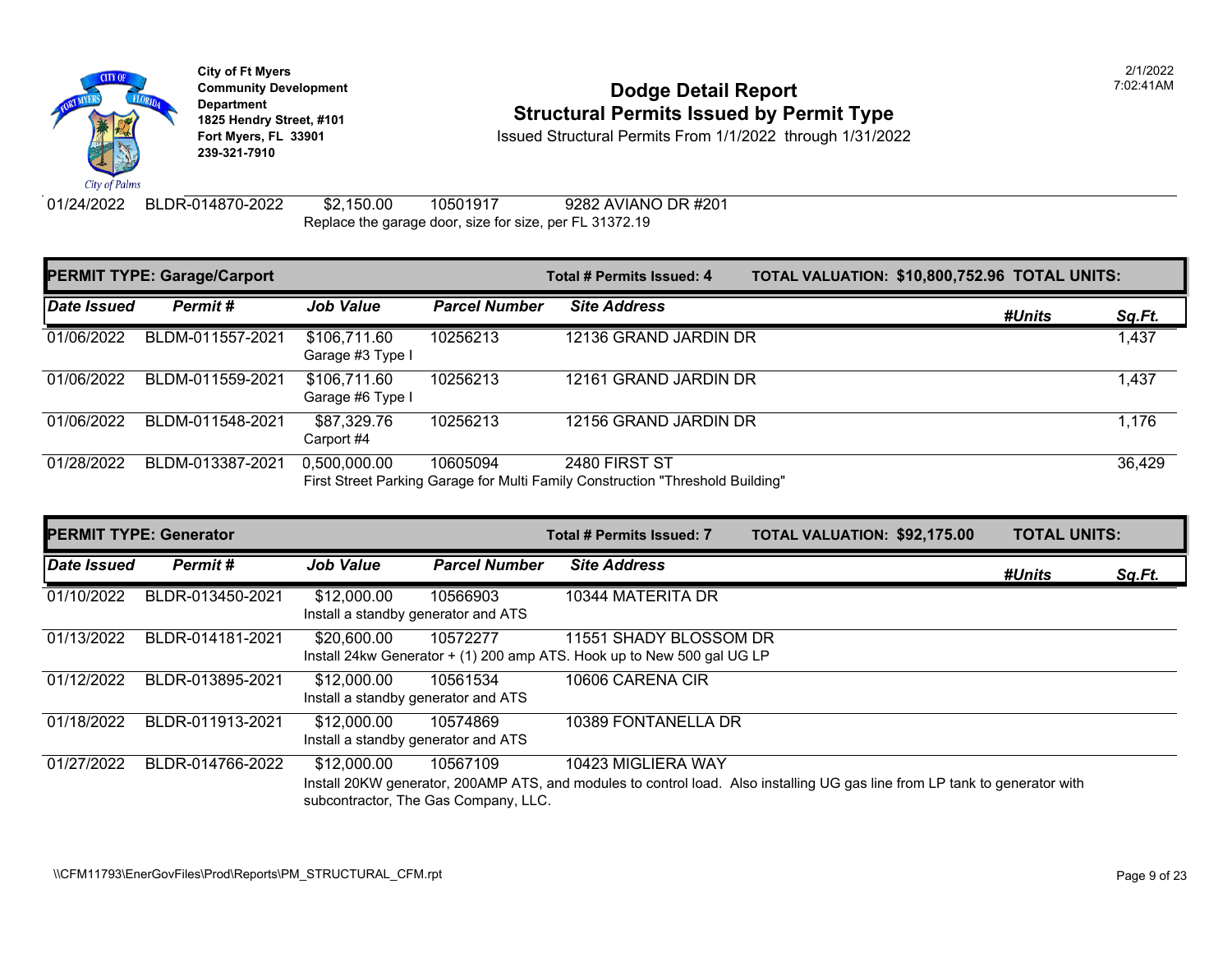Department<br>1825 Hendry Street, #101 **1825 Hendry Street, #101 1825 Hendry Street, #101 1825 Hendry Street, #101 Structural Permits Issued by Permit Type**<br>**1825 Hendry Street, #101 183901 ISSued Structural Permits From 1/1/2022** through 1/31/202 **Issued Structural Permits From 1/1/2022 through 1/31/2022 239-321-7910**  City of Palms 01/26/2022 BLDR-014189-2021 \$11,575.00 10574887 10276 LIVORNO DR Install 224kw Generator + (1) 200 amp ATS - hook up to New 500 gal UG LP 01/05/2022 BLDR-013538-2021 \$12,000.00 10567361 11756 MEADOWRUN CIR Install Generator and Transfer Switch

**City of Ft Myers** 2/1/2022 **Community Development** 7:02:41AM

|             | <b>PERMIT TYPE: Marine Related</b> |                  |                                                         | Total # Permits Issued: 2 | <b>TOTAL VALUATION: \$137,000.00</b> | <b>TOTAL UNITS:</b> |               |
|-------------|------------------------------------|------------------|---------------------------------------------------------|---------------------------|--------------------------------------|---------------------|---------------|
| Date Issued | Permit#                            | <b>Job Value</b> | <b>Parcel Number</b>                                    | <b>Site Address</b>       |                                      | #Units              | <u>Sq.Ft.</u> |
| 01/18/2022  | BLDR-013668-2021                   | \$117,000.00     | 10571273<br>rebuild existing dock in existing footprint | 8 LIVE OAK LN             |                                      |                     |               |
| 01/04/2022  | BLDR-014084-2021                   | \$20,000.00      | 10175515<br>Replacing 165' of Existing Seawall Cap      | 2806 VALENCIA WAY         |                                      |                     |               |

|             | <b>PERMIT TYPE: Multi-Family Residential New Construction</b> |                                        |                      | Total # Permits Issued: 22 | TOTAL VALUATION: \$35,103,899.60 TOTAL UNITS:                                                                                            |        |        |
|-------------|---------------------------------------------------------------|----------------------------------------|----------------------|----------------------------|------------------------------------------------------------------------------------------------------------------------------------------|--------|--------|
| Date Issued | Permit#                                                       | <b>Job Value</b>                       | <b>Parcel Number</b> | <b>Site Address</b>        |                                                                                                                                          | #Units | Sq.Ft. |
| 01/03/2022  | BLDM-002309-2020                                              | \$180,703.00                           | 10600375             | 10290 SOLTURA DR           |                                                                                                                                          |        | 1.587  |
|             |                                                               | (1) three-bedroom unit.                |                      |                            | New construction of a three-bedroom (Building #74) within the Soltura at the Forum Multifamily Rental Community that will consist of one |        |        |
| 01/03/2022  | BLDM-002336-2020                                              | \$180.703.00                           | 10600375             | 10230 SOLTURA DR           |                                                                                                                                          |        | 1,587  |
|             |                                                               | three-bedroom unit.                    |                      |                            | New construction of a three bedroom bungalow (Building #80) within the Soltura at the Forum multi-family rental community consist of (1) |        |        |
| 01/03/2022  | BLDM-002348-2020                                              | \$180,703.00                           | 10600375             | 10144 SOLTURA DR           |                                                                                                                                          |        | 1,587  |
|             |                                                               | consist of one (1) three-bedroom unit. |                      |                            | New construction of a three-bedroom bungalow (Building #90) within the Soltura at the Forum Multifamily Rental Community that will       |        |        |
| 01/03/2022  | BLDM-002346-2020                                              | \$180,703.00                           | 10600375             | 10166 SOLTURA DR           |                                                                                                                                          |        | 1.587  |
|             |                                                               | three-bedroom unit.                    |                      |                            | New construction of a three bedroom bungalow (Building #87) within the Soltura at the Forum multi-family rental community consist of (1) |        |        |
| 01/03/2022  | BLDM-002344-2020                                              | \$180,703.00                           | 10600375             | 10202 SOLTURA DR           |                                                                                                                                          |        | 1,587  |
|             |                                                               | three-bedroom unit.                    |                      |                            | New construction of a three bedroom bungalow (Building #83) within the Soltura at the Forum multi-family rental community consist of (1) |        |        |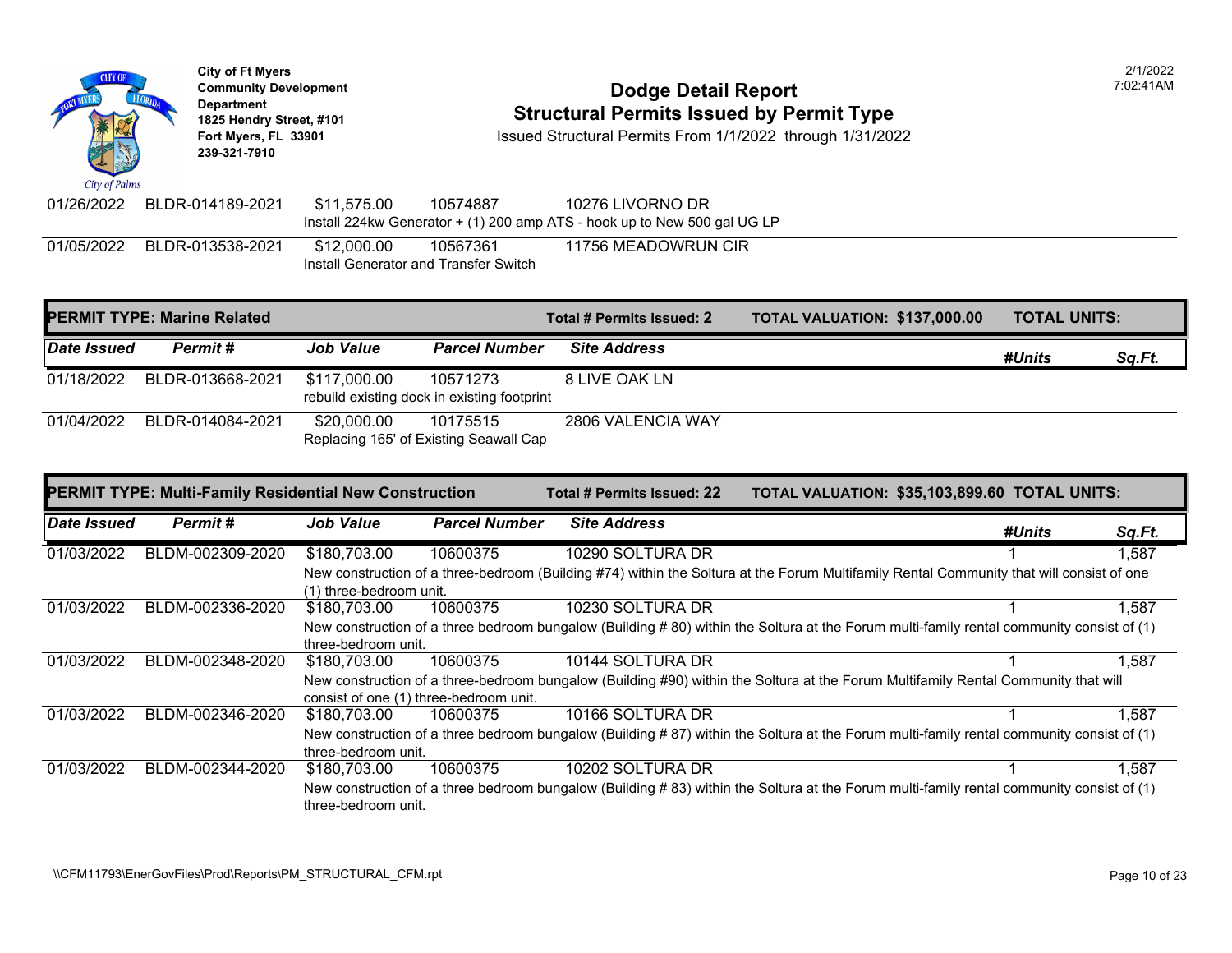|                             | <b>City of Ft Myers</b><br><b>Community Development</b><br><b>Department</b><br>1825 Hendry Street, #101<br>Fort Myers, FL 33901<br>239-321-7910 | <b>Dodge Detail Report</b><br><b>Structural Permits Issued by Permit Type</b><br>Issued Structural Permits From 1/1/2022 through 1/31/2022 |
|-----------------------------|--------------------------------------------------------------------------------------------------------------------------------------------------|--------------------------------------------------------------------------------------------------------------------------------------------|
| City of Palms<br>01/06/2022 | BLDM-011509-2021                                                                                                                                 | 10256213<br>6,840,425.00<br>12119 GRAND JARDIN DR                                                                                          |
|                             |                                                                                                                                                  | 36 unit Residential Multi-Family Apartment Building - Building #3 Type III                                                                 |
| 01/03/2022                  | BLDM-002314-2020                                                                                                                                 | 10270 SOLTURA DR<br>\$180,703.00<br>10600375                                                                                               |
|                             |                                                                                                                                                  | New construction of a three-bedroom (Building #76) within the Soltura at the Forum Multifamily Rental Co<br>(1) three-bedroom unit.        |
| 01/06/2022                  | BLDM-011504-2021                                                                                                                                 | 10256213<br>12125 GRAND JARDIN DR<br>5,323,299.00                                                                                          |
|                             |                                                                                                                                                  | 24 unit Residential Multi-Family Apartment Building - Building #4 Type II                                                                  |
| 01/06/2022                  | BLDM-011524-2021                                                                                                                                 | 12146 GRAND JARDIN DR<br>6,840,425.00<br>10256213                                                                                          |
|                             |                                                                                                                                                  | 36 unit Residential Multi-Family Apartment Building - Building #7 Type III                                                                 |
| 01/21/2022                  | BLDM-013299-2021                                                                                                                                 | 10256220<br>12044 GRAND JARDIN DR<br>1,475,863.30                                                                                          |
|                             |                                                                                                                                                  | Building #14 Type I North (Master FBC20-00033)<br>New 2 story multifamily                                                                  |
| 01/03/2022                  | BLDM-011516-2021                                                                                                                                 | 6,840,425.00<br>12134 GRAND JARDIN DR<br>10256213                                                                                          |
|                             |                                                                                                                                                  | 36 unit Residential Multi-Family Apartment Building -Building #5 Type III                                                                  |
| 01/03/2022                  | BLDM-002311-2020                                                                                                                                 | \$180,703.00<br>10600375<br>10280 SOLTURA DR                                                                                               |
|                             |                                                                                                                                                  | New construction of a three-bedroom (Building #75) within the Soltura at the Forum Multifamily Rental Co<br>(1) three-bedroom unit.        |
| 01/03/2022                  | BLDM-002345-2020                                                                                                                                 | 10600375<br>\$180,703.00<br>10194 SOLTURA DR                                                                                               |
|                             |                                                                                                                                                  | New construction of a three bedroom bungalow (Building #84) within the Soltura at the Forum multi-famil<br>three-bedroom unit.             |
| 01/03/2022                  | BLDM-002340-2020                                                                                                                                 | 10210 SOLTURA DR<br>10600375<br>\$180,703.00                                                                                               |
|                             |                                                                                                                                                  | New construction of a three bedroom bungalow (Building #82) within the Soltura at the Forum multi-famil                                    |
|                             |                                                                                                                                                  | three-bedroom unit.                                                                                                                        |
| 01/03/2022                  | BLDM-002285-2020                                                                                                                                 | 10252 SOLTURA DR<br>10600375<br>\$153,854.00                                                                                               |
|                             |                                                                                                                                                  | New construction of a two-bedroom cottage (Building #78) within the Soltura at the Forum Multifamily Re<br>one (1) two-bedroom unit.       |
| 01/21/2022                  | BLDM-013122-2021                                                                                                                                 | 12045 GRAND JARDIN DR<br>1,475,863.30<br>10256220                                                                                          |
|                             |                                                                                                                                                  | New multifamily two story building (Master# FBC20-00033)                                                                                   |
| 01/03/2022                  | BLDM-002315-2020                                                                                                                                 | \$180,703.00<br>10600375<br>10260 SOLTURA DR                                                                                               |
|                             |                                                                                                                                                  | New construction of a three-bedroom (Building #77) within the Soltura at the Forum Multifamily Rental Co<br>(1) three-bedroom unit.        |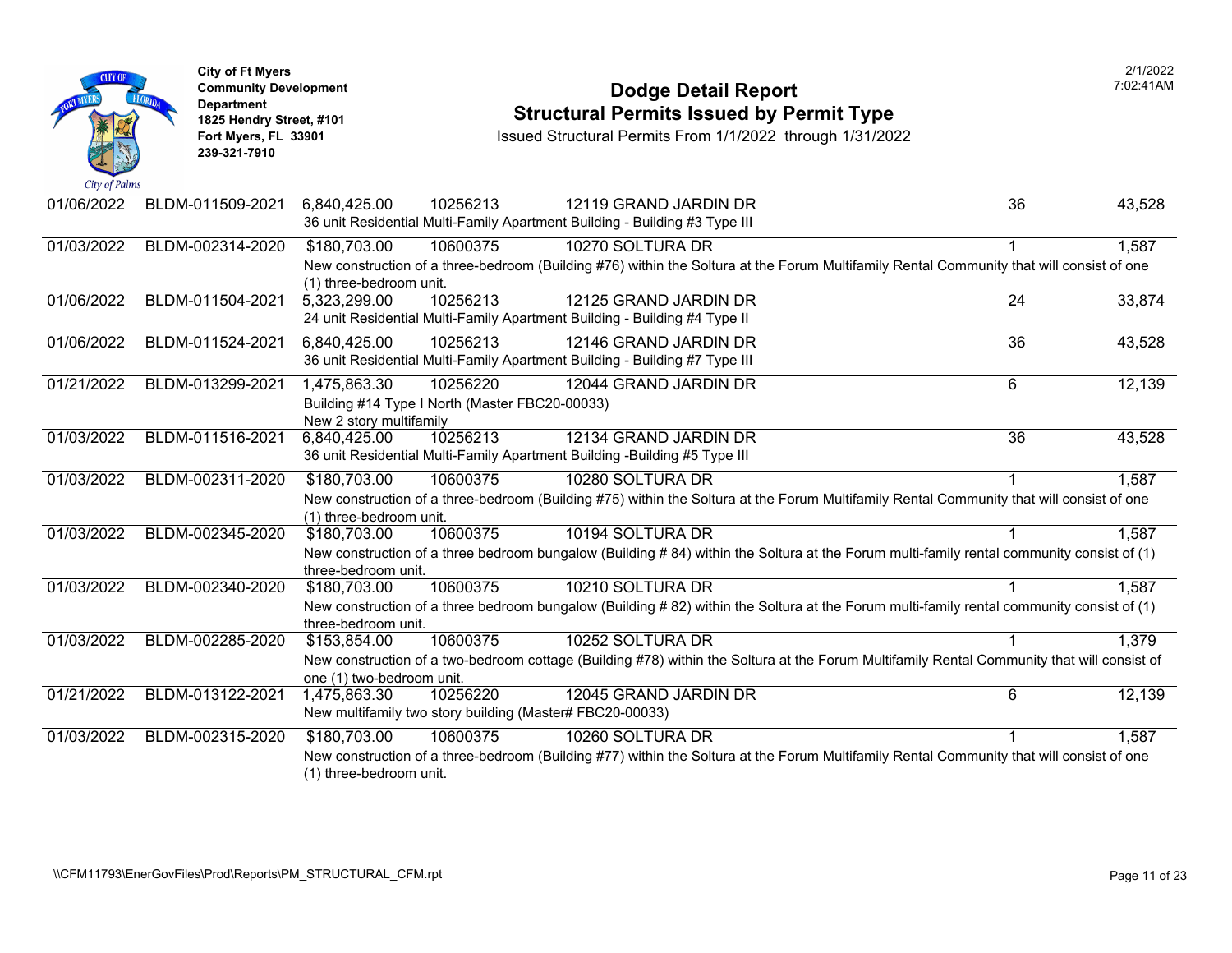| City of Palms | <b>City of Ft Myers</b><br><b>Community Development</b><br>Department<br>1825 Hendry Street, #101<br>Fort Myers, FL 33901<br>239-321-7910 |                  |                           |                                        | <b>Dodge Detail Report</b><br><b>Structural Permits Issued by Permit Type</b><br>Issued Structural Permits From 1/1/2022 through 1/31/2022 |  |
|---------------|-------------------------------------------------------------------------------------------------------------------------------------------|------------------|---------------------------|----------------------------------------|--------------------------------------------------------------------------------------------------------------------------------------------|--|
| 01/03/2022    |                                                                                                                                           | BLDM-002347-2020 | \$180,703.00              | 10600375                               | 10150 SOLTURA DR                                                                                                                           |  |
|               |                                                                                                                                           |                  |                           | consist of one (1) three-bedroom unit. | New construction of a three-bedroom bungalow (Building #89) within the Soltura at the Forum Multifamily                                    |  |
| 01/03/2022    |                                                                                                                                           | BLDM-002349-2020 | \$180,703.00              | 10600375                               | 10158 SOLTURA DR                                                                                                                           |  |
|               |                                                                                                                                           |                  | three-bedroom unit.       |                                        | New construction of a three bedroom bungalow (Building #88) within the Soltura at the Forum multi-famil                                    |  |
| 01/03/2022    |                                                                                                                                           | BLDM-002338-2020 | \$180,703.00              | 10600375                               | 10220 SOLTURA DR                                                                                                                           |  |
|               |                                                                                                                                           |                  | three-bedroom unit.       |                                        | New construction of a three bedroom bungalow (Building #81) within the Soltura at the Forum multi-famil                                    |  |
| 01/06/2022    |                                                                                                                                           | BLDM-011498-2021 | 3,650,752.00              | 10256213                               | 12107 GRAND JARDIN DR                                                                                                                      |  |
|               |                                                                                                                                           |                  |                           |                                        | 24 unit Residential Mutli-Family Apartment Building -Building #1 Type I                                                                    |  |
| 01/03/2022    |                                                                                                                                           | BLDM-002288-2020 | \$153,854.00              | 10600375                               | 10184 SOLTURA DR                                                                                                                           |  |
|               |                                                                                                                                           |                  | one (1) two-bedroom unit. |                                        | New construction of a two-bedroom cottage (Building #85) within the Soltura at the Forum Multifamily Re                                    |  |
|               |                                                                                                                                           |                  |                           |                                        |                                                                                                                                            |  |

|             | <b>PERMIT TYPE: Multi-Family Residential Renovation</b> |                                            | Total # Permits Issued: 5 | <b>TOTAL VALUATION: \$520,20</b>                                                                         |  |  |
|-------------|---------------------------------------------------------|--------------------------------------------|---------------------------|----------------------------------------------------------------------------------------------------------|--|--|
| Date Issued | Permit#                                                 | <b>Job Value</b>                           | <b>Parcel Number</b>      | <b>Site Address</b>                                                                                      |  |  |
| 01/25/2022  | BLDM-013576-2021                                        | \$75,800.00                                | 10254505                  | 3665 SCHOOLHOUSE RD W<br>Install 40 radon mitigation systems with electrical, framing & drywall repairs. |  |  |
| 01/25/2022  | BLDM-013572-2021                                        | \$75,800.00                                | 10254505                  | 3605 SCHOOLHOUSE RD W<br>Install 40 radon mitigation systems with electrical, framing & drywall repairs  |  |  |
| 01/12/2022  | BLDM-014140-2021                                        | \$217,000.00<br>Interior Remodeling/Repipe | 10172442                  | <b>1920 VIRGINIA AVE #703</b>                                                                            |  |  |
| 01/25/2022  | BLDM-013574-2021                                        | \$75,800.00                                | 10254505                  | 3625 SCHOOLHOUSE RD W<br>Install 40 radon mitigation systems with electrical, framing & drywall repairs. |  |  |
| 01/25/2022  | BLDM-013575-2021                                        | \$75,800.00                                | 10254505                  | 3645 SCHOOLHOUSE RD W<br>Install 40 radon mitigation systems with electrical, framing & drywall repairs. |  |  |

PERMIT TYPE: Other/Siding (OTC) Total # Permits Issued: 2 TOTAL VALUATION: \$6,550.0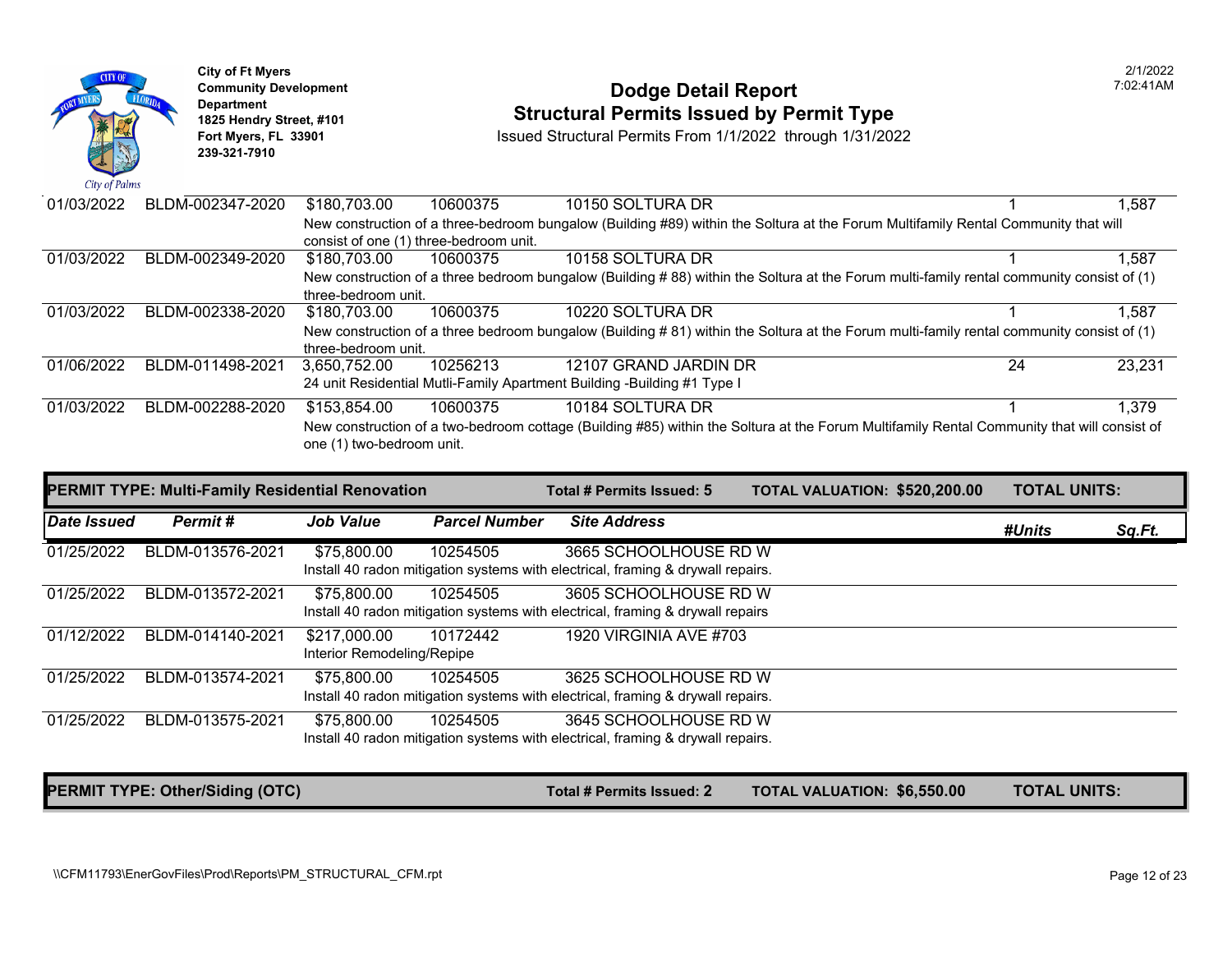

# **Community Development Community Development Community Development Community Dodge Detail Report 1825 Hendry Street, #101 1825 Hendry Street, #101 1825 Hendry Street, #101 Structural Permits Issued by Permit Type**<br>**1825 Fort Myers, FL 33901 18301 ISSued Structural Permits From 1/1/2022** through 1/31/202

| Date Issued | Permit #         | <b>Job Value</b>                                  | <b>Parcel Number</b> | <b>Site Address</b>                                                                                         |
|-------------|------------------|---------------------------------------------------|----------------------|-------------------------------------------------------------------------------------------------------------|
| 01/18/2022  | BLDR-014540-2022 | \$5.050.00                                        | 10172790             | 1467 SANDRA DR<br>Replace areas of rotted siding with OSB plywood and cover with James Hardie board siding. |
| 01/31/2022  | BLDR-015302-2022 | \$1.500.00<br>Patch and retexture exterior stucco | 10184589             | 3952 DELEON ST                                                                                              |

|             | PERMIT TYPE: Radio/TV Antenna/Satellite Dish |                  |                                              | Total # Permits Issued: 3                                                                  | <b>TOTAL VALUATION: \$124,00</b> |  |
|-------------|----------------------------------------------|------------------|----------------------------------------------|--------------------------------------------------------------------------------------------|----------------------------------|--|
| Date Issued | <b>Permit #</b>                              | <b>Job Value</b> | <b>Parcel Number</b>                         | <b>Site Address</b>                                                                        |                                  |  |
| 01/07/2022  | BLDC-013369-2021                             | \$55,000.00      | 10610603                                     | 4607 FOWLER ST                                                                             |                                  |  |
|             |                                              |                  | Upgrade equipment on existing cell tower     |                                                                                            |                                  |  |
| 01/05/2022  | BLDC-012290-2021                             | \$49,000.00      | 10185065                                     | 1421 COLONIAL BLVD                                                                         |                                  |  |
|             |                                              |                  | <b>Colocation on Existing Wireless Tower</b> |                                                                                            |                                  |  |
| 01/27/2022  | BLDC-014046-2021                             | \$20,000.00      | 10254844                                     | 4052 COLONIAL BLVD                                                                         |                                  |  |
|             |                                              |                  |                                              | Removing and replacing antennas and other equipment at existing T-Mobile wireless facility |                                  |  |

|             | <b>PERMIT TYPE: Sheds/Utility Structure</b> |                                       |                                                                     | Total # Permits Issued: 13 | <b>TOTAL VALUATION: \$2,802,2</b> |
|-------------|---------------------------------------------|---------------------------------------|---------------------------------------------------------------------|----------------------------|-----------------------------------|
| Date Issued | Permit#                                     | <b>Job Value</b>                      | <b>Parcel Number</b>                                                | <b>Site Address</b>        |                                   |
| 01/31/2022  | BLDR-013854-2021                            | \$5,465.00                            | 10184294<br>Install a Pre-Built Shed in the backyard.               | 1550 WINKLER AVE           |                                   |
| 01/20/2022  | BLDR-013409-2021                            | \$2,500.00                            | 10610593<br>Adding prefabbed 14'x30' shed in back of existing House | 24 LIVE OAK LN             |                                   |
| 01/12/2022  | BLDR-014018-2021                            | \$2,000.00<br>PERGOLA IN THE BACKYARD | 10183811                                                            | 1311 RIO VISTA             |                                   |
| 01/28/2022  | BLDR-014472-2022                            | \$4,782.00<br><b>INSTALL SHED</b>     | 10252208                                                            | 2757 HENDERSON AVE         |                                   |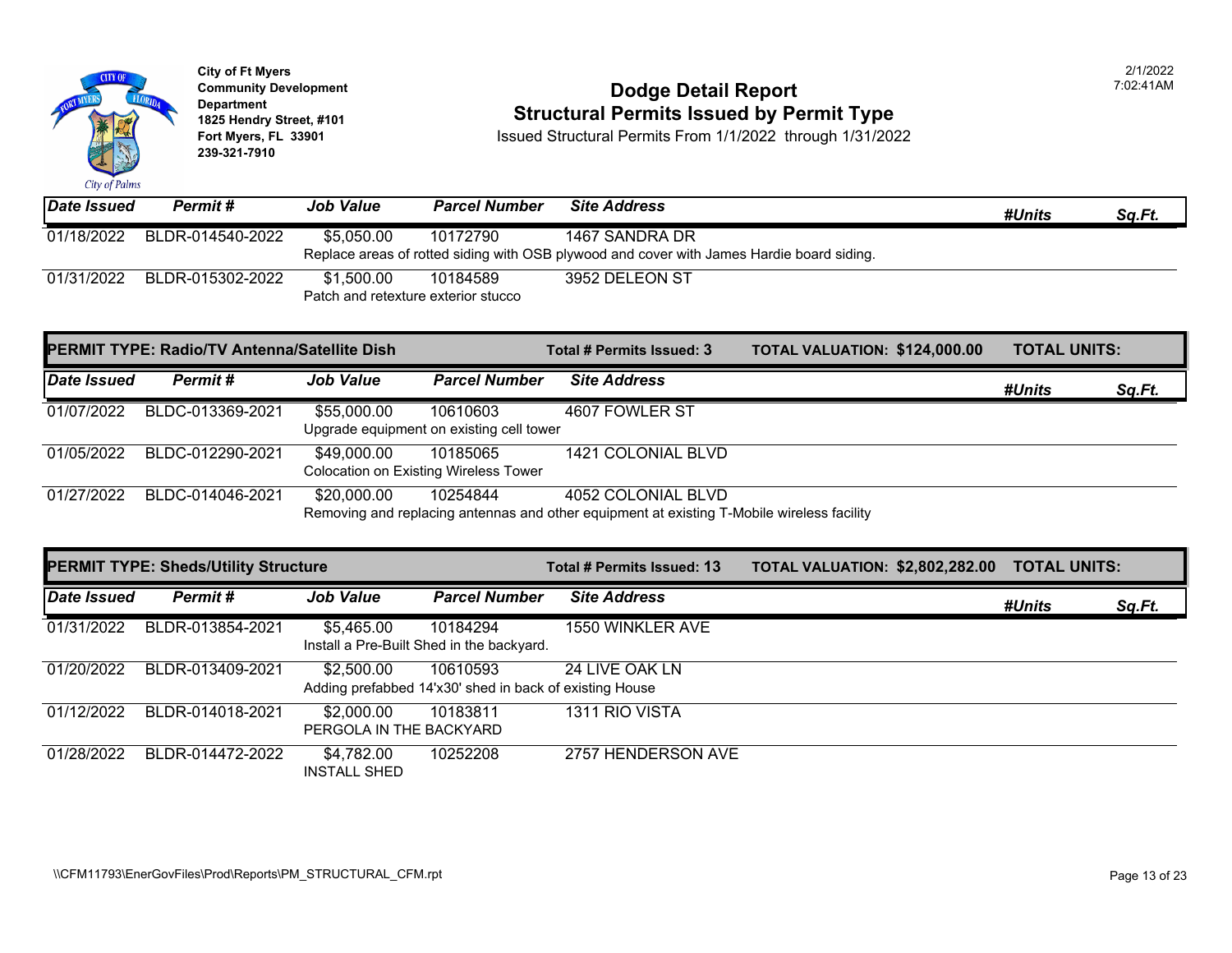

### **Community Development Dodge Detail Report** 7:02:41AM **1825 Hendry Street, #101**<br>1825 Hendry Street, #101 **Structural Permits Issued by Permit Type**<br>1/1/2022 through 1/31/2022

| 01/14/2022                  | BLDR-014232-2021 | \$4,320.00                                         | 10247506 | 4747 HUNTERS GREEN DR                                  |                                                                                                                                            |                     |
|-----------------------------|------------------|----------------------------------------------------|----------|--------------------------------------------------------|--------------------------------------------------------------------------------------------------------------------------------------------|---------------------|
|                             |                  |                                                    |          | SHED ON THE BACK OF THE HOUSE, WITH CONCRETE UNDER IT. |                                                                                                                                            |                     |
| 01/20/2022                  | BLDR-014536-2022 | \$3,800.00                                         | 10184422 | 3721 LUZON ST                                          |                                                                                                                                            |                     |
|                             |                  | Shed installation.                                 |          |                                                        |                                                                                                                                            |                     |
| 01/21/2022                  | BLDR-014589-2022 | \$4,745.00                                         | 10183582 | 1306 MORNINGSIDE DR                                    |                                                                                                                                            |                     |
|                             |                  | Installing shed in yard.                           |          |                                                        |                                                                                                                                            |                     |
| 01/24/2022                  | BLDC-013850-2021 | \$150,000.00                                       | 10445185 | 2250 WIDMAN WAY                                        |                                                                                                                                            |                     |
|                             |                  | Application for Bus Berth 11 (as labeled on plans) |          |                                                        |                                                                                                                                            |                     |
| 01/18/2022                  | BLDC-014059-2021 | 2,040,000.00                                       | 10254008 | 2655 ROCKFILL RD                                       |                                                                                                                                            |                     |
|                             |                  |                                                    |          |                                                        | Installation of fuel dispensers, piping, canopy, canopy footings, def fluid system, canopy slab, all electrical including site electrical. |                     |
| 01/18/2022                  | BLDC-011988-2021 | \$239,270.00                                       | 10486376 | 3235 CHAMPION RING RD                                  |                                                                                                                                            |                     |
|                             |                  | second shade structure 16'x16' metal pavilion      |          |                                                        |                                                                                                                                            |                     |
| 01/04/2022                  | BLDC-007478-2021 | \$20,000.00                                        | 10256213 | 12128 GRAND JARDIN DR                                  |                                                                                                                                            |                     |
|                             |                  | <b>Trash Compactor</b>                             |          |                                                        |                                                                                                                                            |                     |
| 01/24/2022                  | BLDC-013131-2021 | \$300,000.00                                       | 10445185 | 2250 WIDMAN WAY                                        |                                                                                                                                            |                     |
|                             |                  |                                                    |          |                                                        | Extension of two additional bus canopies, as well as improvements to the existing canopy structures.                                       |                     |
| 01/05/2022                  | BLDC-013394-2021 | \$25,400.00                                        | 10254922 | 9550 BEN C PRATT SIX MILE CYPRESS PKWY                 |                                                                                                                                            |                     |
|                             |                  |                                                    |          |                                                        | Church Memory Garden; concrete footing with CMU knee walls and planters with stucco finish on brick paver patio 21'x45', paint and         |                     |
|                             |                  | landscaping.                                       |          |                                                        |                                                                                                                                            |                     |
|                             |                  |                                                    |          |                                                        |                                                                                                                                            |                     |
| <b>PERMIT TYPE: Shutter</b> |                  |                                                    |          | Total # Permits Issued: 8                              | <b>TOTAL VALUATION: \$61,895.00</b>                                                                                                        | <b>TOTAL UNITS:</b> |

| Date Issued | Permit#          | <b>Job Value</b>                               | <b>Parcel Number</b>                               | <b>Site Address</b>               | #Units | Sq.Ft. |
|-------------|------------------|------------------------------------------------|----------------------------------------------------|-----------------------------------|--------|--------|
| 01/24/2022  | BLDM-014657-2022 | \$7,137.00<br>Install 1 MT RD Screen FL11291.1 | 10526019                                           | 9624 HEMINGWAY LN #4004           |        |        |
| 01/28/2022  | BLDM-014602-2022 | \$12,598.00                                    | 10577828<br>Installing 3 Mot Rd Screens FL 11291.1 | 11760 GRAND BELVEDERE WAY #201    |        |        |
| 01/04/2022  | BLDM-014123-2021 | \$5,201.00                                     | 10502178<br>Install 1 Motor, RD Screen FL#11291.1  | 10517 WASHINGTONIA PALM WAY #3924 |        |        |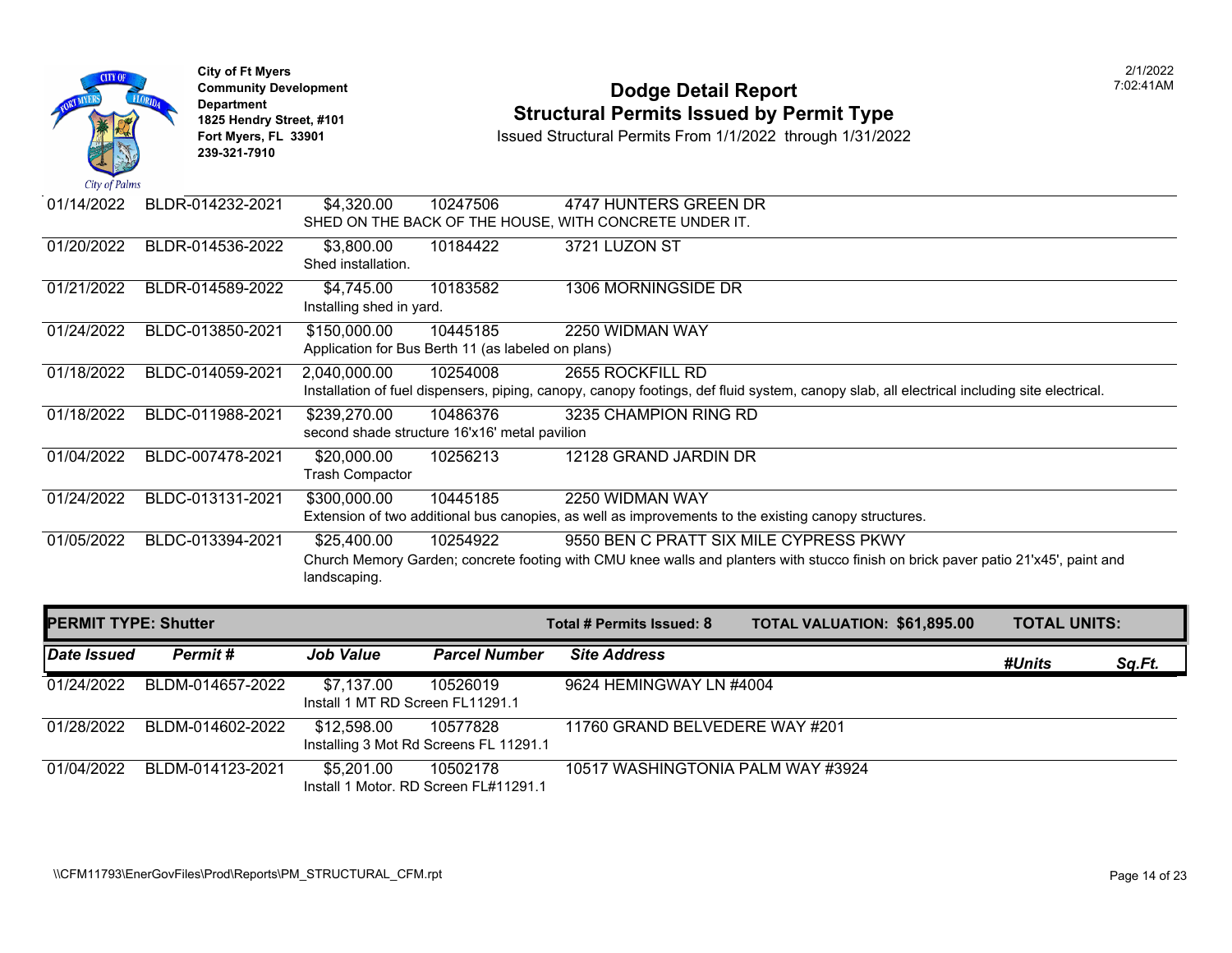

# City of Ft Myers<br> **Community Development Community Development**<br> **Property of Person in the UPS Constant of Person in the Property Constant Person in the Property Constant Person in the Property Constant Person in the Pr 1825 Hendry Street, #101 1825 Hendry Street, #101 1825 Hendry Street, #101 Structural Permits Issued by Permit Type**<br>**1825 Fort Myers, FL 33901 18301 ISSued Structural Permits From 1/1/2022** through 1/31/202

| 01/27/2022 | BLDM-014606-2022 | \$9,770.00                             | 10508539                                             | 11012 MILL CREEK WAY #2208                                                  |  |
|------------|------------------|----------------------------------------|------------------------------------------------------|-----------------------------------------------------------------------------|--|
|            |                  |                                        |                                                      | Installing 1 Mot Rd Screen FL11291.1 and 1 Manual Crank Rd Screen FL11291.1 |  |
| 01/20/2022 | BLDM-014451-2022 | \$11,646.00                            | 10466833                                             | 10508 SEVILLA DR #101                                                       |  |
|            |                  |                                        |                                                      | Installing 3 Storm Catcher Rolldown Max Motorized FL 11291.1                |  |
| 01/07/2022 | BLDM-013783-2021 | \$3,548.00                             | 10526324                                             | 10530 AMIATA WAY #201                                                       |  |
|            |                  |                                        | Installing 1 Motorized Roll Down Screen FL#11291.1   |                                                                             |  |
| 01/20/2022 | BLDM-014488-2022 | \$8,395.00                             | 10451406                                             | 8086 QUEEN PALM LN #346                                                     |  |
|            |                  |                                        | Install (2) electric roll down shutters (FL22558-R6) |                                                                             |  |
| 01/06/2022 | BLDM-014048-2021 | \$3,600.00                             | 10509972                                             | 11008 MILL CREEK WAY #2106                                                  |  |
|            |                  | Install 4 accordion hurricane shutters |                                                      |                                                                             |  |

|             | <b>PERMIT TYPE: Shutter/Storm Panel (OTC)</b> | <b>Job Value</b><br>\$7,986.00<br>10591179<br>INSTALL 2 ELECTRIC ARMOR SCREEN ROLL UPS<br>\$5,500.00<br>10567524<br>Install 7 Accordion Shutters FL1850.3<br>\$11,383.00<br>10584051<br>Install 3 Storm Catcher Motorized Rolldown Screens FL#11291.1<br>\$5,896.00<br>10574902<br>Install 4 Accordion Shutter FL#1850.3 & 1 Motor, Standard RD Shutter FL#39354.1<br>\$5,884.00<br>10572267<br>Tameta Shutters<br>\$6,838.00<br>10483642 |                                                    | Total # Permits Issued: 35 | <b>TOTAL VALUATION: \$320,32</b> |  |
|-------------|-----------------------------------------------|-------------------------------------------------------------------------------------------------------------------------------------------------------------------------------------------------------------------------------------------------------------------------------------------------------------------------------------------------------------------------------------------------------------------------------------------|----------------------------------------------------|----------------------------|----------------------------------|--|
| Date Issued | Permit#                                       |                                                                                                                                                                                                                                                                                                                                                                                                                                           | <b>Parcel Number</b>                               | <b>Site Address</b>        |                                  |  |
| 01/19/2022  | BLDR-014943-2022                              |                                                                                                                                                                                                                                                                                                                                                                                                                                           |                                                    | 11456 TIVERTON TRCE        |                                  |  |
| 01/21/2022  | BLDR-014822-2022                              |                                                                                                                                                                                                                                                                                                                                                                                                                                           |                                                    | 11936 FIVE WATERS CIR      |                                  |  |
| 01/05/2022  | BLDR-014291-2021                              |                                                                                                                                                                                                                                                                                                                                                                                                                                           |                                                    | 4228 LEMONGRASS DR         |                                  |  |
| 01/31/2022  | BLDR-015166-2022                              |                                                                                                                                                                                                                                                                                                                                                                                                                                           |                                                    | 10303 PRATO DR             |                                  |  |
| 01/07/2022  | BLDR-014292-2021                              |                                                                                                                                                                                                                                                                                                                                                                                                                                           |                                                    | 11540 SHADY BLOSSOM DR     |                                  |  |
| 01/20/2022  | BLDR-014767-2022                              |                                                                                                                                                                                                                                                                                                                                                                                                                                           | Installing 2 Standard Alum Rolldown Mot. FL39354.1 | 9357 TRIESTE DR            |                                  |  |
| 01/24/2022  | BLDR-015055-2022                              | \$14,572.00<br>Install 4 MT RD Screens FL11291.1                                                                                                                                                                                                                                                                                                                                                                                          | 10538313                                           | 11950 BOURKE PL            |                                  |  |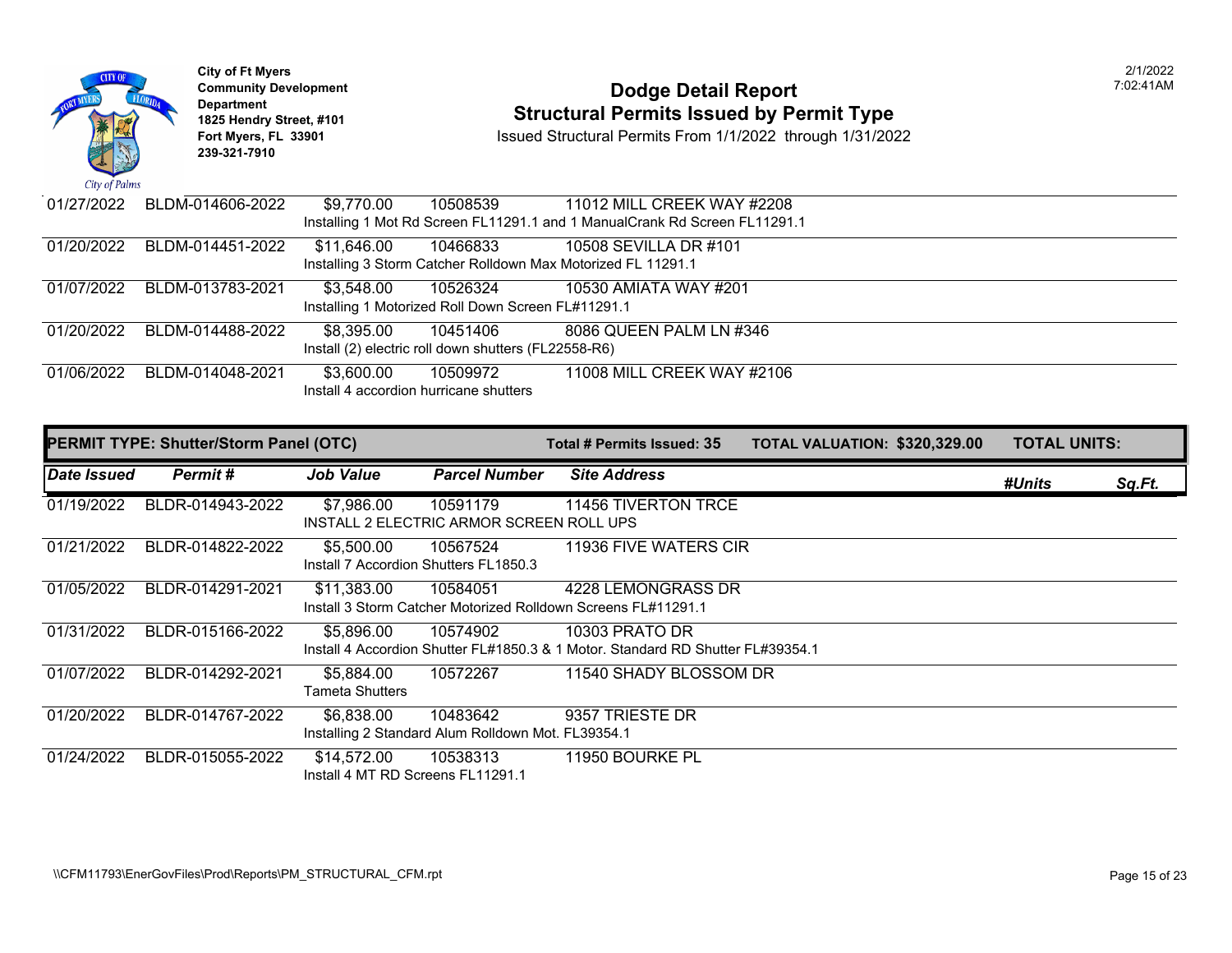

### **Community Development Dodge Detail Report** 7:02:41AM **1825 Hendry Street, #101**<br>1825 Hendry Street, #101 **Structural Permits Issued by Permit Type**<br>1/1/2022 through 1/31/2022

| 01/26/2022 | BLDR-015019-2022 | \$6,980.00<br>10532375                                                    | 11216 YELLOW POPLAR DR                                                                                                   |
|------------|------------------|---------------------------------------------------------------------------|--------------------------------------------------------------------------------------------------------------------------|
|            |                  | Install 12 accordion shutters FL389-R10                                   |                                                                                                                          |
| 01/21/2022 | BLDR-014687-2022 | \$9,867.00<br>10475016                                                    | 10073 COLONIAL COUNTRY CLUB BLVD                                                                                         |
|            |                  | Installing 5 Accordions FL1850.3 and 1 Mot Rd Screen FL11291.1            |                                                                                                                          |
| 01/04/2022 | BLDR-014283-2021 | \$7,451.00<br>10562713                                                    | 10439 SIRENE WAY                                                                                                         |
|            |                  | Installing 1 Mot Rd Screen FL11291.1 and 4 Accordions FL1850.3            |                                                                                                                          |
| 01/20/2022 | BLDR-014492-2022 | \$4,390.00<br>10495601                                                    | 9961 HORSE CREEK RD                                                                                                      |
|            |                  | Installation of 1 motorized roll down shutter impact rated                |                                                                                                                          |
| 01/28/2022 | BLDR-015016-2022 | \$8,160.00<br>10469533                                                    | 10501 AVILA CIR                                                                                                          |
|            |                  | Install 2 MT RD Screens FL11291.1                                         |                                                                                                                          |
| 01/20/2022 | BLDR-014689-2022 | \$7,500.00<br>10565590                                                    | 10820 MAITLAND WAY                                                                                                       |
|            |                  | Installing 2 Mot Rd Screens FL11291.1                                     |                                                                                                                          |
| 01/26/2022 | BLDR-015018-2022 | \$13,800.00<br>10581280                                                   | 3050 BIRCHIN LN                                                                                                          |
|            |                  | Install 5 accordion shutters and 7 roll downs (3 with electric, 4 manual) |                                                                                                                          |
| 01/04/2022 | BLDR-013985-2021 | \$20,500.00<br>10520707                                                   | 12987 MILFORD PL                                                                                                         |
|            |                  |                                                                           | Install 12 accordions and 4 roll down shutters (3 electric and 1 manual) FL389.2, FL22558.1                              |
| 01/04/2022 | BLDR-014176-2021 | \$9,505.00<br>10570513                                                    | 11744 BOWES CIR                                                                                                          |
|            |                  | Install 2 motorized rolldown screens FL# 11291.1                          |                                                                                                                          |
| 01/21/2022 | BLDR-014794-2022 | \$17,000.00<br>10565629                                                   | 10819 MAITLAND WAY                                                                                                       |
|            |                  | Install 5 MT RD Screens FL11291.1                                         |                                                                                                                          |
| 01/06/2022 | BLDR-014273-2021 | \$10,400.00<br>10184121                                                   | 1383 SUNBURY DR                                                                                                          |
|            |                  | Installation of 14 manual roll down shutters impact rated FL31658         |                                                                                                                          |
| 01/28/2022 | BLDR-015117-2022 | \$4,741.00<br>10574695                                                    | <b>10671 PRATO DR</b>                                                                                                    |
|            |                  | Install 1 Manual RD Screen FL#11291.1 & 5 Accordion shutter FL#1850.3     |                                                                                                                          |
| 01/06/2022 | BLDR-014364-2021 | \$4,695.00<br>10482977                                                    | 10088 PACIFIC PINES AVE                                                                                                  |
|            |                  | Install 1 Motor, RD Screen FL#11291.1                                     |                                                                                                                          |
| 01/21/2022 | BLDR-014818-2022 | \$14,877.00<br>10586675                                                   | 11937 ARBOR TRACE DR                                                                                                     |
|            |                  |                                                                           | Install 6 Accordion Shutters FL#1850.3, 2 manual Aluminum Rolldown Shutters FL# 31658.1 and 2 motorized Rolldown Screens |
|            |                  | FL#11291.1                                                                |                                                                                                                          |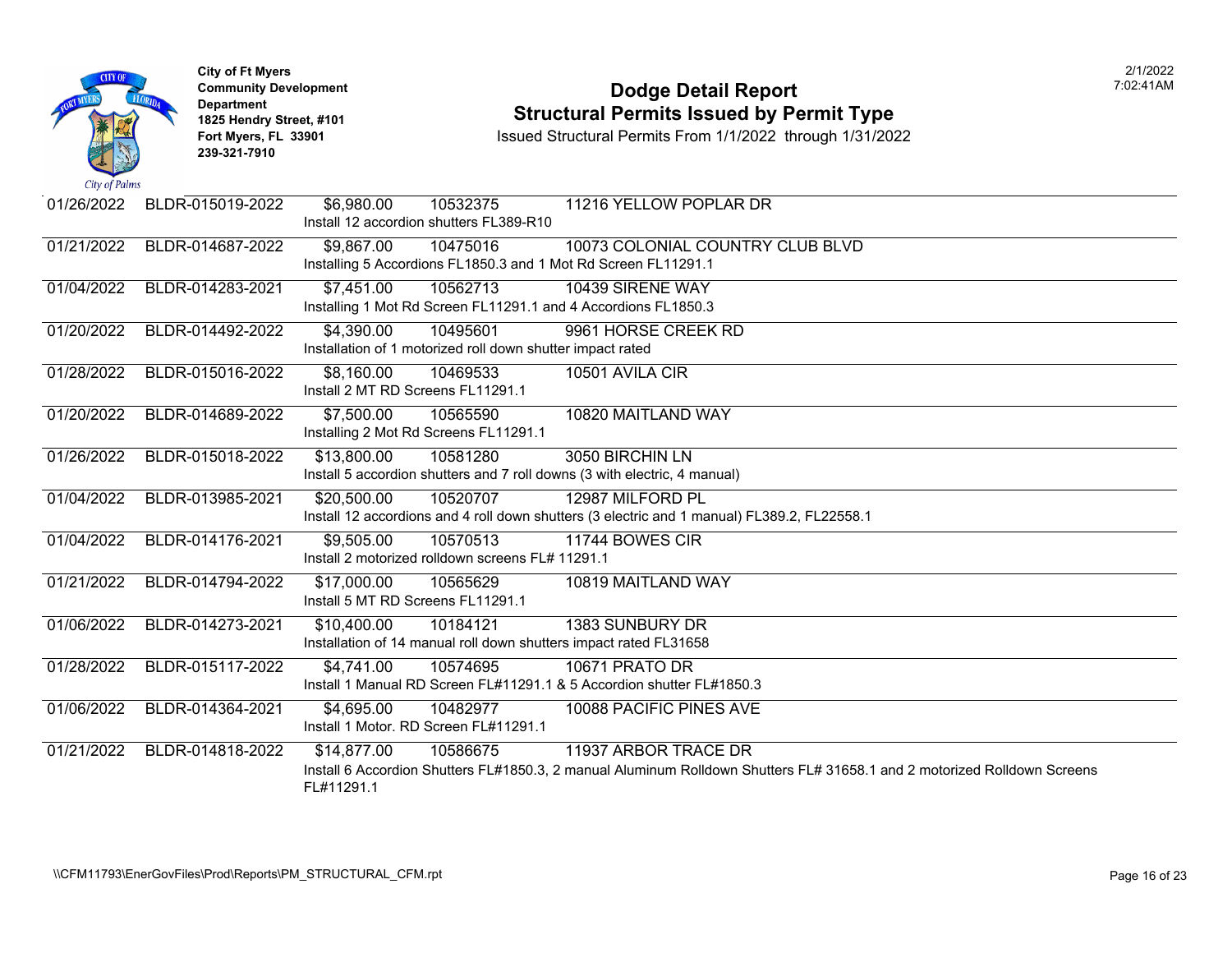

### **Community Development Dodge Detail Report** 7:02:41AM **1825 Hendry Street, #101**<br>1825 Hendry Street, #101 **Structural Permits Issued by Permit Type**<br>1/1/2022 through 1/31/2022

| 01/10/2022 | BLDR-014331-2021 | \$6,660.00<br>10565588<br>10810 MAITLAND WAY                                                                                        |
|------------|------------------|-------------------------------------------------------------------------------------------------------------------------------------|
|            |                  | Installing 2 Storm Catcher Rolldown Screens Max Mot. FL11291.1                                                                      |
| 01/06/2022 | BLDR-014393-2021 | \$7,735.00<br>10566907<br>10336 MATERITA DR                                                                                         |
|            |                  | Install 2 Motor. RD Screen FL#11291.1                                                                                               |
| 01/21/2022 | BLDR-014761-2022 | \$9,275.00<br>4736 IMPERIAL EAGLE DR<br>10590060                                                                                    |
|            |                  | INSTALLING 2 Storm Catcher Rolldown Max Motorized FL11291.1                                                                         |
| 01/27/2022 | BLDR-013570-2021 | \$7,672.00<br>10578016<br>4709 WATERCOLOR WAY                                                                                       |
|            |                  | Addition of (2) roll up screens with motor FL16343.1                                                                                |
| 01/26/2022 | BLDR-015064-2022 | \$16,367.00<br>12625 LONSDALE TER<br>10570738                                                                                       |
|            |                  | Installing 10 Accordions FL1850.3 & 2 Storm Catcher Rolldown Max Motorized FL11291.1                                                |
| 01/24/2022 | BLDR-015036-2022 | \$5,075.00<br>10565615<br>10917 MAITLAND WAY                                                                                        |
|            |                  | Installation of 4 manual roll down shutters and 6 accordion shutters impact rated FL31658, FL16893 Approvals                        |
| 01/05/2022 | BLDR-014299-2021 | \$10,222.00<br>10479677<br>9219 INDEPENDENCE WAY                                                                                    |
|            |                  | Installing 1 Standard Aluminum Roll Down Motorized FL 31658.1, 1 Storm Catcher Roll down Max Motorized & 1Storm Catcher Easy Screen |
| 01/12/2022 | BLDR-014503-2022 | FL11291.1<br>9994 HORSE CREEK RD<br>10490051<br>\$13,735.00                                                                         |
|            |                  | Installing 5 Accordion shutters FL 1850.3 and 2 RD shutters, one manual/one motorized, FL 11291.1                                   |
| 01/18/2022 | BLDR-014603-2022 | \$6,023.00<br>10579621<br>11962 WESTMORELAND WAY                                                                                    |
|            |                  | Install 9 Accordions FL 1850.3                                                                                                      |
| 01/06/2022 | BLDR-014363-2021 | \$7,620.00<br>10572291<br>11626 GOLDEN OAK TER                                                                                      |
|            |                  | Installation of accordion, one manual roll and one opening of clear panel storm shutters                                            |
| 01/20/2022 | BLDR-014607-2022 | \$15,805.00<br>10575441<br>11693 KATI FALLS LN                                                                                      |
|            |                  | Installing 4 Mot Rd Screens FL11291.1                                                                                               |
| 01/10/2022 | BLDR-014447-2022 | \$11,355.00<br>10564863<br>12860 CHADSFORD CIR                                                                                      |
|            |                  | Installing 3 Storm Catcher Rolldown Max Motorized FL 11291.1                                                                        |
| 01/27/2022 | BLDR-015211-2022 | \$4,350.00<br>10574669<br>10662 PRATO DR                                                                                            |
|            |                  | Installation 5 accordion shutter (FL 13987)                                                                                         |
| 01/11/2022 | BLDR-014427-2022 | \$510.00<br>1260 VESPER DR<br>10183625                                                                                              |
|            |                  | 21-12-025272-1 KILFOYLE                                                                                                             |
|            |                  | INSTALL 1 Panels Horizontal Mill Steel FL11964.2                                                                                    |
|            |                  |                                                                                                                                     |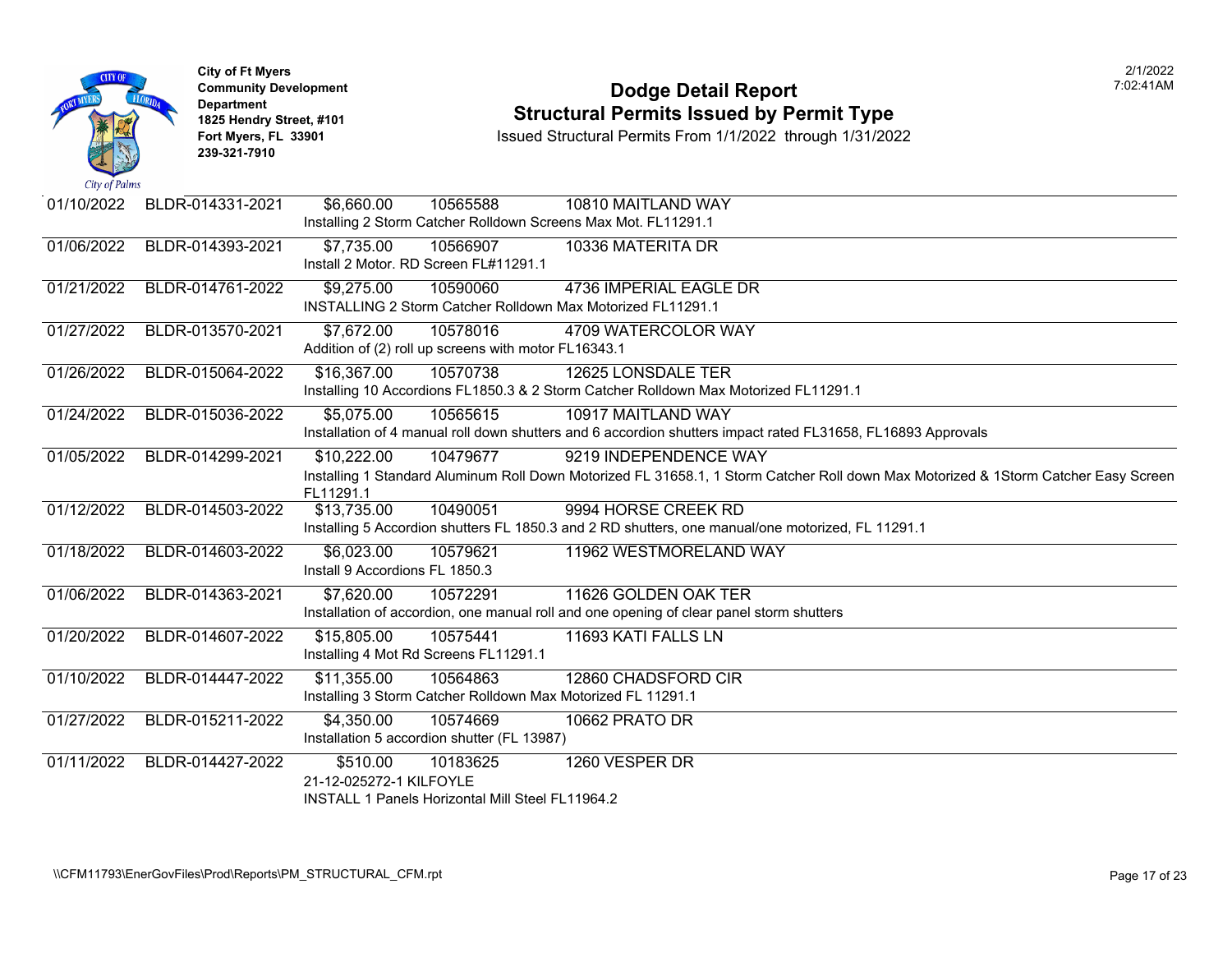

**City of Ft Myers Community Development Department 1825 Hendry Street, #101 Fort Myers, FL 33901 239-321-7910** 

#### **Dodge Detail Report Structural Permits Issued by Permit Type**

Issued Structural Permits From 1/1/2022 through 1/31/2022

| <b>PERMIT TYPE: Single Family - New</b> |                                                |                                           |                      | Total # Permits Issued: 5                                                                                      | <b>TOTAL VALUATION: \$2,918,577.00</b> | <b>TOTAL UNITS:</b> |        |
|-----------------------------------------|------------------------------------------------|-------------------------------------------|----------------------|----------------------------------------------------------------------------------------------------------------|----------------------------------------|---------------------|--------|
| <b>Date Issued</b>                      | Permit#                                        | <b>Job Value</b>                          | <b>Parcel Number</b> | <b>Site Address</b>                                                                                            |                                        | #Units              | Sq.Ft. |
| 01/14/2022                              | BLDR-014389-2021                               | \$369,768.00<br>Construction of a New SFR | 10572485             | 11800 ARBORWOOD PRESERVE BLVD                                                                                  |                                        |                     | 2,924  |
| 01/31/2022                              | BLDR-013511-2021                               | \$283,672.00<br>NEW HOME CONSTRUCTION     | 10253853             | 3602 SAMMY WATKINS AVE                                                                                         |                                        |                     | 2,241  |
| 01/31/2022                              | BLDR-014645-2022                               | \$254,609.00<br><b>NEW CONSTRUCTION</b>   | 10593567             | 659 OLEANDER AVE                                                                                               |                                        |                     | 1,992  |
| 01/27/2022                              | BLDR-011882-2021                               | 1,673,373.00                              | 10577890             | 1410 CARLETON PALM CT<br>constructing a new single-family two-story detached home in the Carleton neighborhood |                                        |                     | 6,616  |
| 01/14/2022                              | BLDR-014388-2021                               | \$337,155.00<br>Construction of a New SFR | 10572484             | 11796 ARBORWOOD PRESERVE BLVD                                                                                  |                                        |                     | 2,629  |
|                                         | <b>PERMIT TYPE: Single Family - Renovation</b> |                                           |                      | Total # Permits Issued: 11                                                                                     | TOTAL VALUATION: \$243,576.00          | TOTAL UNITS:        |        |
| <b>Date Issued</b>                      | Permit#                                        | <b>Job Value</b>                          | <b>Parcel Number</b> | <b>Site Address</b>                                                                                            |                                        | #Units              | Sa.Ft. |

2/1/2022 7:02:41AM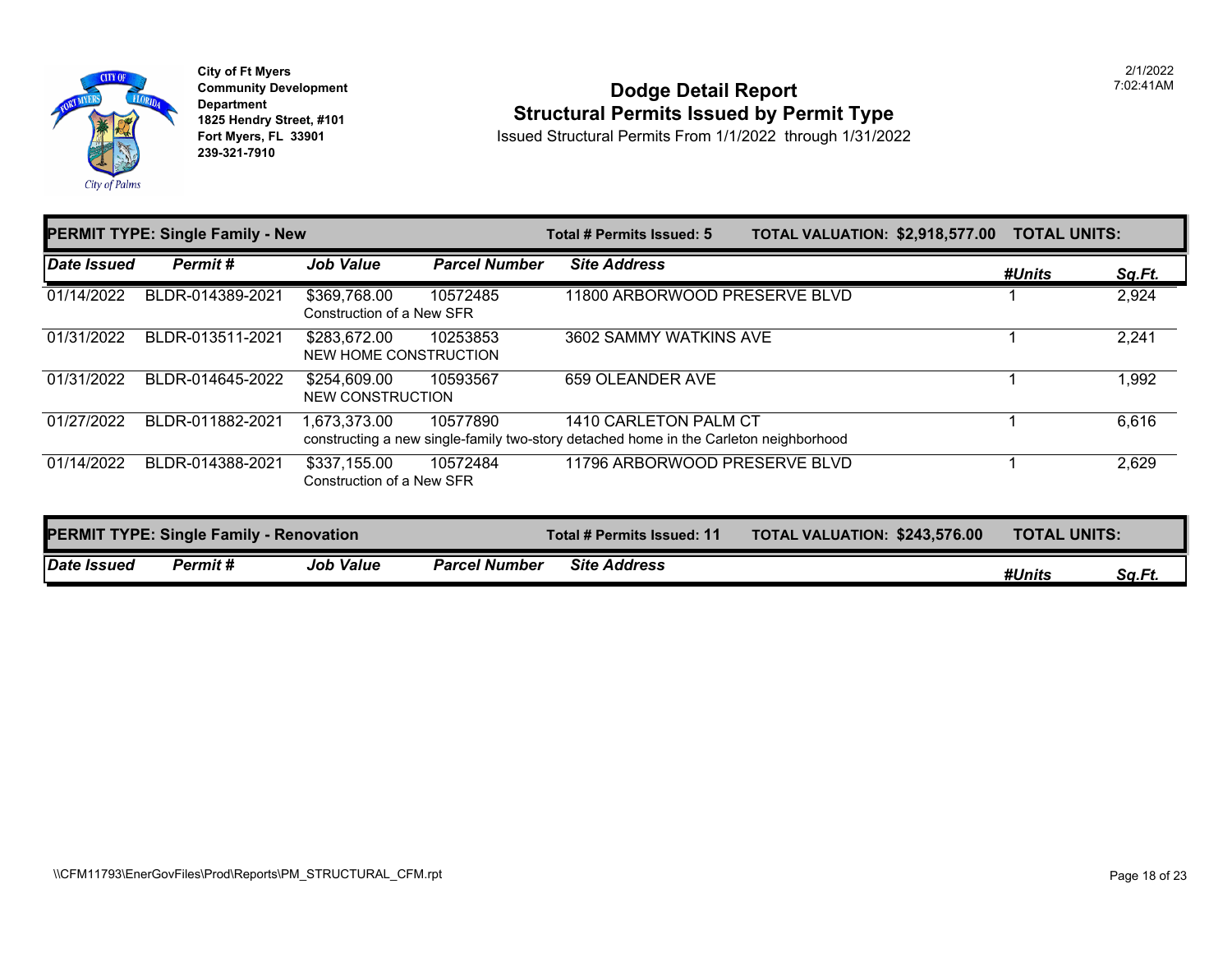

### **Community Development Community Development Community Development 1825 Hendry Street, #101 1825 Hendry Street, #101 1825 Hendry Street, #101 Structural Permits Issued by Permit Type**<br>**1825 Fort Myers, FL 33901 18301 ISSued Structural Permits From 1/1/2022** through 1/31/202

|            | BLDR-014429-2022 |                                                      |                                      |                                                                                            |
|------------|------------------|------------------------------------------------------|--------------------------------------|--------------------------------------------------------------------------------------------|
| 01/25/2022 |                  | \$40,000.00                                          | 10184475                             | 3829 HANOVER ST                                                                            |
|            |                  | Downstairs bathroom -                                |                                      |                                                                                            |
|            |                  | -Remove and replace drywall on walls and ceiling     |                                      |                                                                                            |
|            |                  | -Remove and replace tile floor and tile tub surround |                                      |                                                                                            |
|            |                  | --Relocate shower to south wall                      |                                      |                                                                                            |
|            |                  |                                                      |                                      | -Install waste and water lines to accommodate new shower/tub location.                     |
|            |                  |                                                      | -Stub out lay waste and water lines. |                                                                                            |
|            |                  | <b>WATER HEATER</b>                                  |                                      | -Relocate toilet, install waste and flange to accommodate new toilet location              |
|            |                  |                                                      |                                      | -Relocate water heater to downstairs bath closet, reconfigure water lines to accommodate   |
|            |                  | new location.                                        |                                      |                                                                                            |
|            |                  | <b>KITCHEN</b>                                       |                                      |                                                                                            |
|            |                  |                                                      |                                      | -Install waste and water lines to accommodate new location, Stub out waste and water       |
|            |                  | lines for Kitchen.                                   |                                      |                                                                                            |
|            |                  | -- New kitchen cabinets                              |                                      |                                                                                            |
|            |                  | - Remove and replace tile floor                      |                                      |                                                                                            |
|            |                  |                                                      |                                      |                                                                                            |
|            |                  | laundry Room                                         |                                      |                                                                                            |
|            |                  | - Remove and replace laminate flooring               |                                      |                                                                                            |
| 01/20/2022 | BLDR-013170-2021 | \$2,000.00                                           | 10253783                             | 2140 DAVIS CT                                                                              |
|            |                  | Repair drywall, paint.                               |                                      |                                                                                            |
| 01/12/2022 | BLDR-012783-2021 | \$55,000.00                                          | 10176632                             | 1238 CALOOSA DR                                                                            |
|            |                  | Complete remodel of kitchen                          |                                      |                                                                                            |
| 01/07/2022 | BLDR-013780-2021 | \$31,130.00                                          | 10254072                             | 2457 CAPRI DR                                                                              |
|            |                  |                                                      |                                      | Affordable housing remodel with electrical, plumbing, re-roof, new windows and 1 Ext door. |
| 01/28/2022 | BLDR-014740-2022 | \$17,936.00                                          | 10522165                             | 11816 NEWCOMBE TRCE                                                                        |
|            |                  |                                                      |                                      | TUB/SHOWER TO SHOWER CONVERSION IN GUEST BATH                                              |
| 01/31/2022 | BLDR-014487-2022 | \$20,000.00                                          | 10184552                             | 1930 OAKLEY AVE                                                                            |
|            |                  |                                                      |                                      | REPAIR/REPLACE DRYWALL AS NEEDED, INT/EXT PAINT, INSTALL FLOORING THROUGHOUT, C            |
|            |                  |                                                      |                                      | TUB/SHOWER/TILE, REMODEL KITCHEN WITH NEW CABINETS AND COUNTERTOPS                         |
| 01/06/2022 | BLD2018-02132    | \$5,000.00                                           | 10175840                             | 1573 BRAMAN AVE                                                                            |
|            |                  |                                                      |                                      | Kitchen renovation including electrical and plumbing. ATF ((P-DOX))                        |
|            |                  |                                                      |                                      |                                                                                            |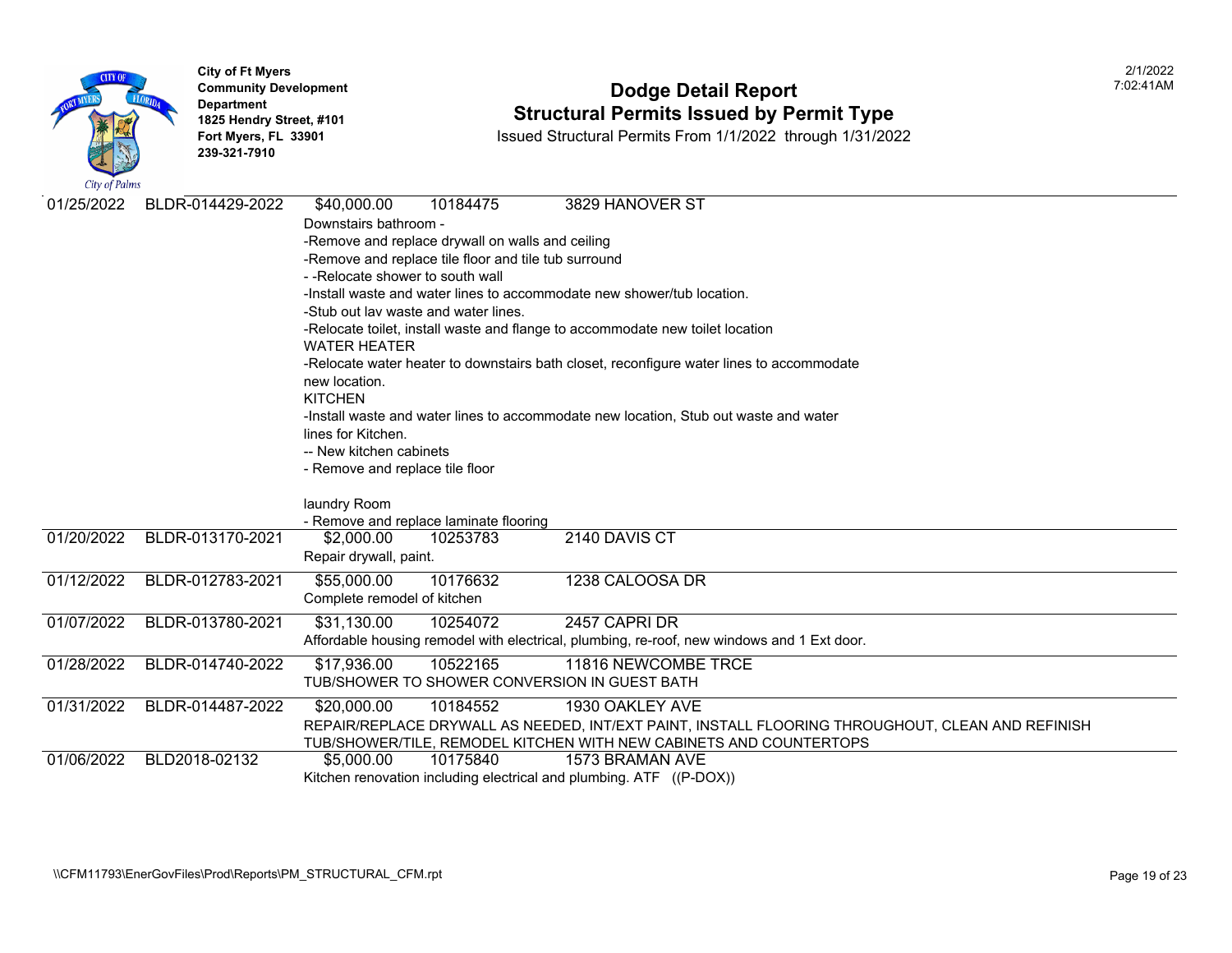

# **Community Development Dodge Detail Report** 7:02:41AM **1825 Hendry Street, #101**<br>1825 Hendry Street, #101 **Structural Permits Issued by Permit Type**<br>1/1/2022 through 1/31/2022

| 01/18/2022 | BLDR-014375-2021 | \$36,842.00 | 10446326                                  | 10442 CURRY PALM LN                                                                                   |
|------------|------------------|-------------|-------------------------------------------|-------------------------------------------------------------------------------------------------------|
|            |                  |             |                                           | cabinets & countertops in guest bathroom, shower to shower conversion in guest bathroom               |
| 01/13/2022 | BLDR-014768-2022 | \$1.200.00  | 10249083                                  | 4540 NEW YORK AVE                                                                                     |
|            |                  |             |                                           | ROOF/SOFFIT REPAIR, FRONT DOOR REPLACE-PER BRENT BREWSTER                                             |
| 01/05/2022 | BLDR-013518-2021 | \$31.468.00 | 10452384                                  | 10269 SAGO PALM WAY                                                                                   |
|            |                  |             |                                           | NEW COUNTER TOPS, GUEST BATHROOM CHANGE TUB INTO SHOWER, NEW TOILET, NEW SINK, NEW FAUCET, NEW SHOWER |
|            |                  |             | VALVE, AND REPLACE GUEST BATHROOM WINDOW. |                                                                                                       |
| 01/28/2022 | BLDR-004349-2021 | \$3.000.00  | 10244814                                  | 100 FAIRVIEW AVE                                                                                      |
|            |                  |             | Removal of columns and reenforce beam.    |                                                                                                       |

| <b>PERMIT TYPE: Single Family Attached - New</b> |                  |                                                    |                      | Total # Permits Issued: 10 | <b>TOTAL VALUATION: \$2,184,788.00</b> | <b>TOTAL UNITS:</b> |        |
|--------------------------------------------------|------------------|----------------------------------------------------|----------------------|----------------------------|----------------------------------------|---------------------|--------|
| Date Issued                                      | Permit#          | <b>Job Value</b>                                   | <b>Parcel Number</b> | <b>Site Address</b>        |                                        | #Units              | Sq.Ft. |
| 01/05/2022                                       | BLDR-011194-2021 | \$216,806.00<br>Construction of a New SFR attached | 10609920             | 10373 BRADMORE RD          |                                        |                     | 1,631  |
| 01/05/2022                                       | BLDR-011183-2021 | \$216,806.00<br>Construction of a New SFR attached | 10609917             | 10379 BRADMORE RD          |                                        |                     | 1,631  |
| 01/05/2022                                       | BLDR-011195-2021 | \$216,806.00<br>Construction of a New SFR attached | 10609921             | 10371 BRADMORE RD          |                                        |                     | 1,631  |
| 01/05/2022                                       | BLDR-011192-2021 | \$216,806.00<br>Construction of a New SFR attached | 10609918             | 10377 BRADMORE RD          |                                        |                     | 1,631  |
| 01/05/2022                                       | BLDR-011196-2021 | \$216,806.00<br>Construction of a New SFR attached | 10609922             | 10369 BRADMORE RD          |                                        |                     | 1,631  |
| 01/05/2022                                       | BLDR-011181-2021 | \$216,806.00<br>Construction of a New SFR attached | 10609916             | 10381 BRADMORE RD          |                                        |                     | 1,631  |
| 01/05/2022                                       | BLDR-011197-2021 | \$225,170.00<br>Construction of a New SFR attached | 10609923             | 10367 BRADMORE RD          |                                        |                     | 1,685  |
| 01/05/2022                                       | BLDR-011193-2021 | \$216,806.00<br>Construction of a New SFR attached | 10609919             | 10375 BRADMORE RD          |                                        |                     | 1,631  |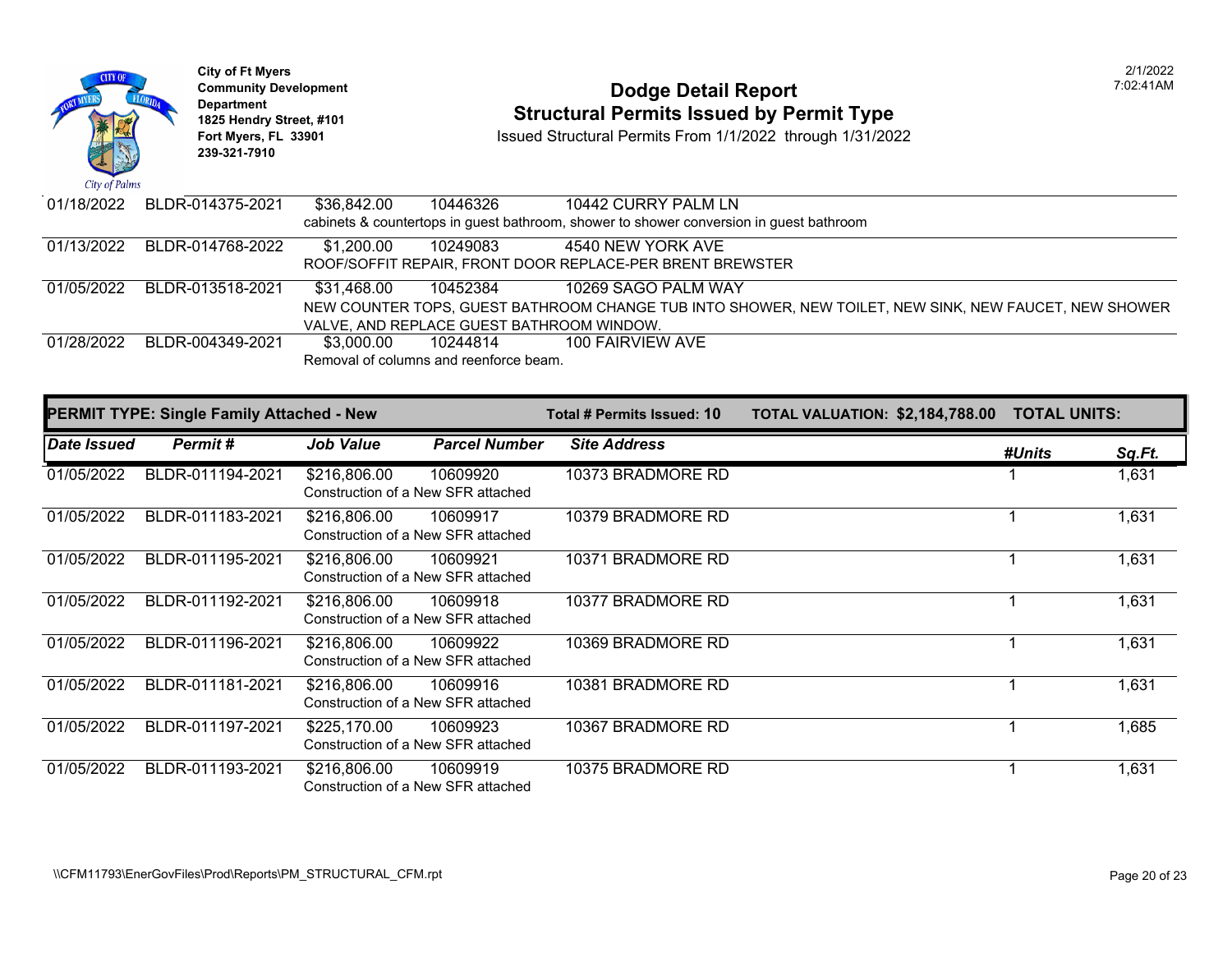

Construction of a New SFR attached

|             | <b>PERMIT TYPE: Single Family Attached - Renovation</b> |                  | Total # Permits Issued: 1 | <b>TOTAL VALUATION: \$150,00</b>                                  |  |
|-------------|---------------------------------------------------------|------------------|---------------------------|-------------------------------------------------------------------|--|
| Date Issued | Permit#                                                 | <b>Job Value</b> | <b>Parcel Number</b>      | <b>Site Address</b>                                               |  |
| 01/28/2022  | BLDR-013711-2021                                        | \$150,000.00     | 10183943                  | 4340 JAMI CT                                                      |  |
|             |                                                         |                  |                           | WINDOW REPLACEMENT, SIDINGREPLACEMENT, BATHROOM REMODEL, RE-PLUMB |  |

|             | <b>PERMIT TYPE: Windows/Doors</b> |                                        |                                                        | Total # Permits Issued: 31                                                                                                   | <b>TOTAL VALUATION: \$300,13</b> |  |
|-------------|-----------------------------------|----------------------------------------|--------------------------------------------------------|------------------------------------------------------------------------------------------------------------------------------|----------------------------------|--|
| Date Issued | Permit#                           | <b>Job Value</b>                       | <b>Parcel Number</b>                                   | <b>Site Address</b>                                                                                                          |                                  |  |
| 01/06/2022  | BLDR-014293-2021                  | \$21,098.00                            | 10563441                                               | 3566 BRIDGEWELL CT<br>Replace (5) windows and (1) Sliding Glass door size for size Impact                                    |                                  |  |
| 01/19/2022  | BLDR-014456-2022                  | \$12,435.00                            | 10186961                                               | <b>30 TIMBERLAND CIR S</b><br>Replace 1 SXS Thermatru FCM905-I, FL20468.9 Replace 1 sxs PGT PW7720A FL243.8                  |                                  |  |
| 01/06/2022  | BLDR-014330-2021                  | \$9,581.00                             | 10184489                                               | 3831 DELEON ST<br>Remove and replace screen enclosure and replace with acrylic wind breaks & new Prime door                  |                                  |  |
| 01/07/2022  | BLDR-013815-2021                  | \$5,390.00<br>Install 3 impact windows | 10532443                                               | 11280 SPARKLEBERRY DR                                                                                                        |                                  |  |
| 01/27/2022  | BLDR-012084-2021                  | \$12,000.00<br>FL16177.1               | 10172824                                               | 2655 MCGREGOR BLVD<br>Replacement/installation oof 8 windows/openings with new impact insulated windows. Size for size. FL13 |                                  |  |
| 01/21/2022  | BLDR-014608-2022                  | \$15,000.00                            | 10175872<br>FL14911.5, FL6067.2, FL14994.3, FL27113.12 | 1683 HANSON ST<br>Replacement windows and doors, size for size, impact. (9 windows and 2 SGD's)                              |                                  |  |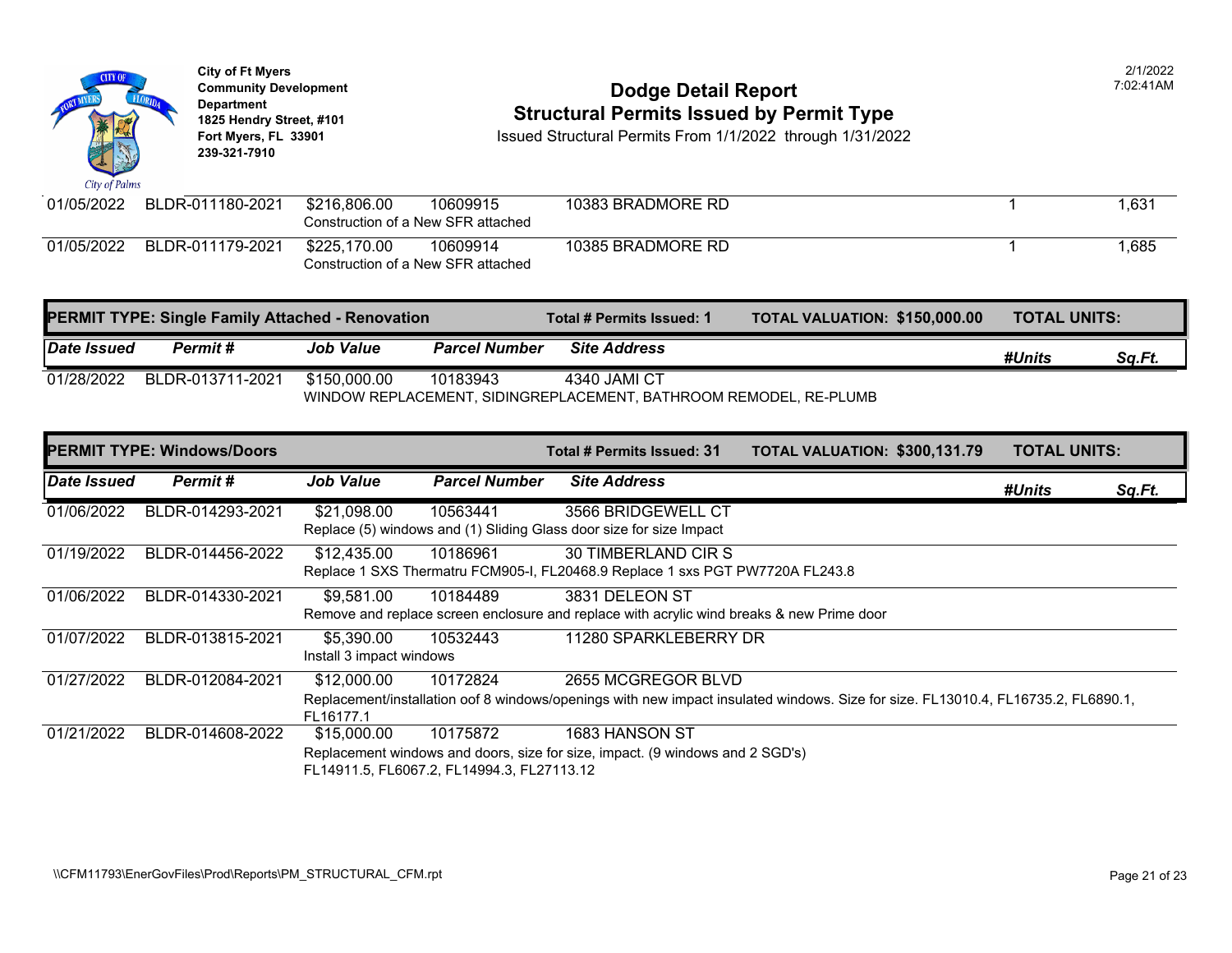| <b>CITY OF</b><br>City of Palms | <b>City of Ft Myers</b><br><b>Community Development</b><br><b>Department</b><br>1825 Hendry Street, #101<br>Fort Myers, FL 33901<br>239-321-7910 | <b>Dodge Detail Report</b><br><b>Structural Permits Issued by Permit Type</b><br>Issued Structural Permits From 1/1/2022 through 1/31/2022                                                                                                                                                            |
|---------------------------------|--------------------------------------------------------------------------------------------------------------------------------------------------|-------------------------------------------------------------------------------------------------------------------------------------------------------------------------------------------------------------------------------------------------------------------------------------------------------|
| 01/04/2022                      | BLDR-012881-2021                                                                                                                                 | \$3,000.00<br>10252611<br>2305 DAVIS ST<br>REMOVE (8) OLD WINDOWS AND REPLACE WITH NEW SIZE FOR SIZE WINDOWS                                                                                                                                                                                          |
| 01/28/2022                      | BLDR-014601-2022                                                                                                                                 | \$13,336.00<br>10564863<br>12860 CHADSFORD CIR<br>Replacing 7 SXS PGT - Vinyl (5500) SH5500 Single Hung Windows FL239.2<br>AND 1 SXS PGT - Vinyl (5500) PW5520 Picture Window FL 243.5                                                                                                                |
| 01/28/2022                      | BLDR-014604-2022                                                                                                                                 | \$18,844.00<br>10460426<br>11084 WINE PALM RD<br>Replacing 4 SXS SmartView Standard SH FWI 1000s - Aluminum Single Hung FL14604.5, 1 SXS PGT -<br>FL2766.2<br>5 SXS SmartView Plus PW 3000s - Aluminum Picture Window FL17162.1, 2 SXS PGT - Aluminum AR7<br>SmartView Standard E cathedral FL17162.1 |
| 01/25/2022                      | BLDR-014421-2022                                                                                                                                 | 2540 HUNTER ST<br>\$4,320.89<br>10175160<br>REPLACE 18 WINDOWS FOR APPROVED IMPACT RESISTANCE GLASS AND REPLACE 3 DOORS<br><b>RESISTANCE</b>                                                                                                                                                          |
| 01/04/2022                      | BLDR-014134-2021                                                                                                                                 | 10176444<br>1634 GRACE AVE<br>\$5,000.00<br>Replace windows + Doors                                                                                                                                                                                                                                   |
| 01/12/2022                      | BLDR-014275-2021                                                                                                                                 | \$2,000.00<br>10245294<br>835 JULIA ST<br>remove and replace 2 exterior doors.                                                                                                                                                                                                                        |
| 01/14/2022                      | BLDR-014381-2021                                                                                                                                 | \$1,432.90<br>10528714<br>11349 RED BLUFF LN<br>REPLACING EXTERIOR FRONT DOOR SIZE FOR SIZE                                                                                                                                                                                                           |
| 01/31/2022                      | BLDR-014039-2021                                                                                                                                 | \$3,500.00<br>10176833<br>1420 PASSAIC AVE<br>Replace 2 windows for sliding doors, one on master bedroom, one on living room. FL11646-R2                                                                                                                                                              |
| 01/26/2022                      | BLDR-014351-2021                                                                                                                                 | \$34,000.00<br>10507130<br>8627 PEGASUS DR<br>18 Size for size impact windows                                                                                                                                                                                                                         |
| 01/20/2022                      | BLDR-014547-2022                                                                                                                                 | \$19,175.00<br>10464895<br>3314 DORA ST<br>replace 8 windows and 2 doors size4size with impact                                                                                                                                                                                                        |
| 01/24/2022                      | BLDR-014346-2021                                                                                                                                 | \$16,311.00<br>10175779<br>1540 ALHAMBRA DR<br>Install 1 impact door and 12 impact windows                                                                                                                                                                                                            |
| 01/26/2022                      | BLDR-014806-2022                                                                                                                                 | \$34,800.00<br>10174079<br>2235 CANAL ST<br>Replace 18 Impact windows + 1 impact door size for size.                                                                                                                                                                                                  |
| 01/07/2022                      | BLDR-013522-2021                                                                                                                                 | \$19,987.00<br>10176824<br>1531 RICARDO AVE<br>Install 10 impact windows                                                                                                                                                                                                                              |